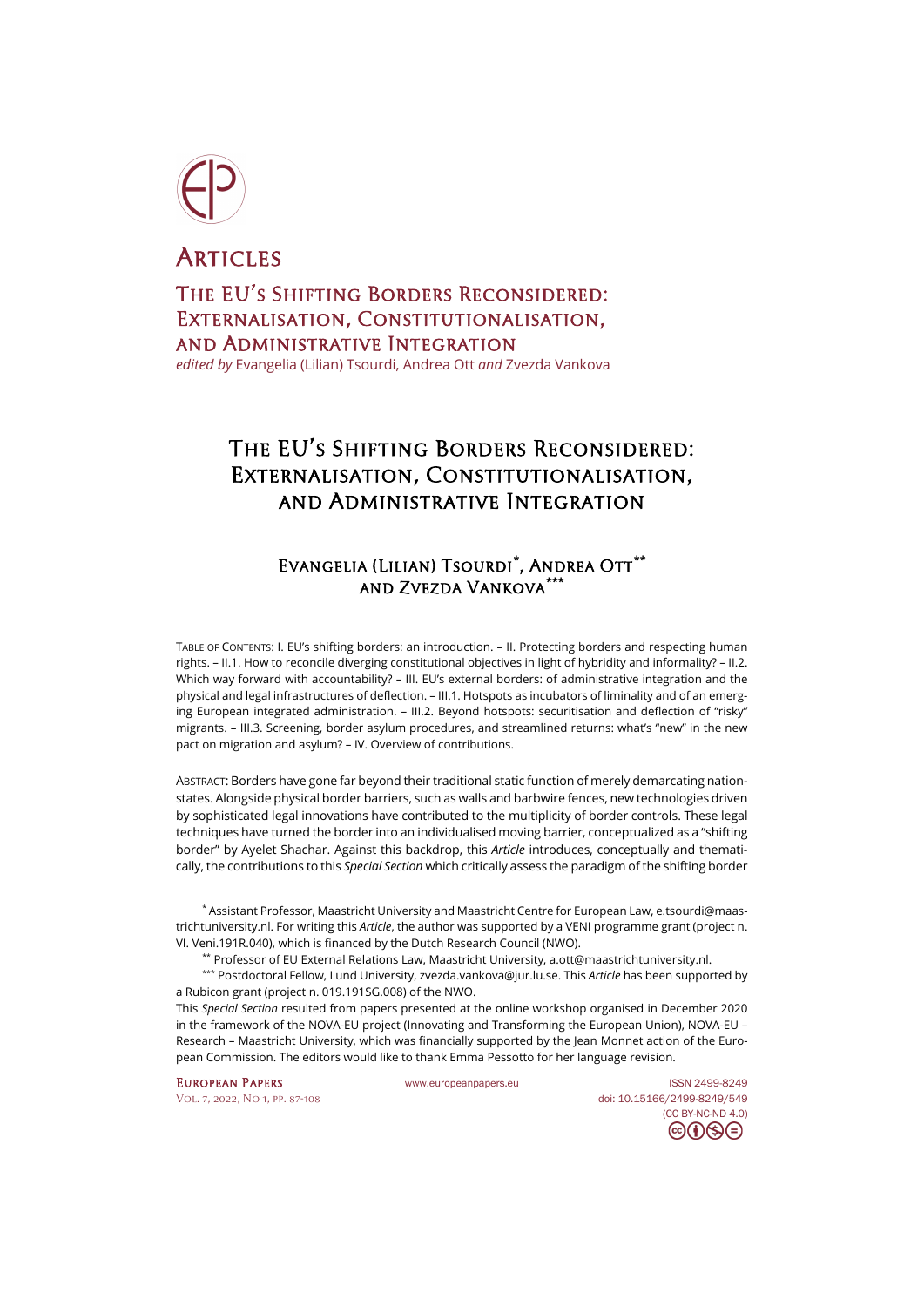in the EU and analyse its implications. We first map out intricate legal issues invoked by the rise of hybridity and informality in the EU's cooperation with third countries on migration and the resulting accountability deficit. Next, we scrutinize the physical and legal infrastructures of mobility regulation (and often deflection) that are currently employed at the EU's external territorial borders. We highlight the emergence of increasing horizontal (between the EU and national level) and vertical (across national levels) administrative integration as a prevailing mode of policy implementation at the EU's borders and reflect on the implications, including both challenges and opportunities, of this development. Finally, we scrutinise the Commission's proposals as part of a New Pact on Migration and Asylum with respect to the envisaged processes at the borders and the streamlining of external border control, asylum, and return in a seamless process finding that they create further risks for fundamental rights and procedural guarantees.

KEYWORDS: borders – EU migration policy – EU asylum policy – externalisation – constitutionalisation – EU migration agencies.

# I. EU's shifting borders: an introduction

Over the past two decades researchers from different disciplines have exhibited the complex and transformative nature of borders that have gone far beyond their traditional static "world-configuring function"<sup>[1](#page-1-0)</sup> of merely demarcating nation-states.<sup>[2](#page-1-1)</sup> Contemporary borders have become characterized by "polysemy" and "heterogeneity", [3](#page-1-2) multifunctionality and elasticity, $4$  serving equally as "devices of inclusion that select and filter people" as well as exclusionary measures.[5](#page-1-4) Alongside physical border barriers, such as walls and barbwire fences, new technologies and instruments driven by "sophisticated legal innovations", [6](#page-1-5) have contributed to the "multiplication and multiplicity of border controls". [7](#page-1-6) These legal techniques are characterised by what Inder refers to as "hyper-legalism", $^{\mathrm{8}}$  $^{\mathrm{8}}$  $^{\mathrm{8}}$ 

<sup>1</sup> É Balibar, *Politics and the Other Scene* (Verso 2002) 79.

<span id="page-1-1"></span><span id="page-1-0"></span><sup>2</sup> See for instance S Sassen, 'When National Territory is Home to the Global: Old Borders to Novel Borderings' (2005) New Political Economy 523; D Bigo, 'Globalized (in)Security: the Field and the Ban-Opticon' in D Bigo and A Tsoukala (eds), *Terror, Insecurity and Liberty: Illiberal Practices of Liberal Regimes after 9/11* (Routledge 2008) 10; D Newman and A Paasi, 'Fences and Neighbours in the Postmodern World: Boundary Narratives in Political Geography' (1998) Progress in Human Geography 186.

<sup>3</sup> É Balibar, *Politics and the Other Scene* cit. 76-79.

<sup>4</sup> E Weizman, *Hollow Land: Israel's Architecture of Occupation* (Verso 2007) 6.

<span id="page-1-4"></span><span id="page-1-3"></span><span id="page-1-2"></span><sup>5</sup> B Neilson and S Mezzadra, *Border as Method, or, the Multiplication of Labor* (Duke University Press 2013) 7.

<span id="page-1-5"></span><sup>6</sup> A Shachar, *The Shifting Border: Legal Cartographies of Migration and Mobility. Ayelet Shachar in Dialogue* (Manchester University Press 2020) 7.

<span id="page-1-6"></span> $7$  See further A Kraler, M Hendow and F Pastore, 'Introduction: Multiplication and Multiplicity. Transformations of Border Control' (2016) Journal of Borderlands Studies 145-149.

<span id="page-1-7"></span><sup>8</sup> C Inder, 'International Refugee Law, "Hyper-Legalism" and Migration Management: The Pacific Solution' in M Geiger and A Pécoud (eds), *The Politics of International Migration Management. Migration, Minorities and Citizenship* (Palgrave Macmillan 2010) 220.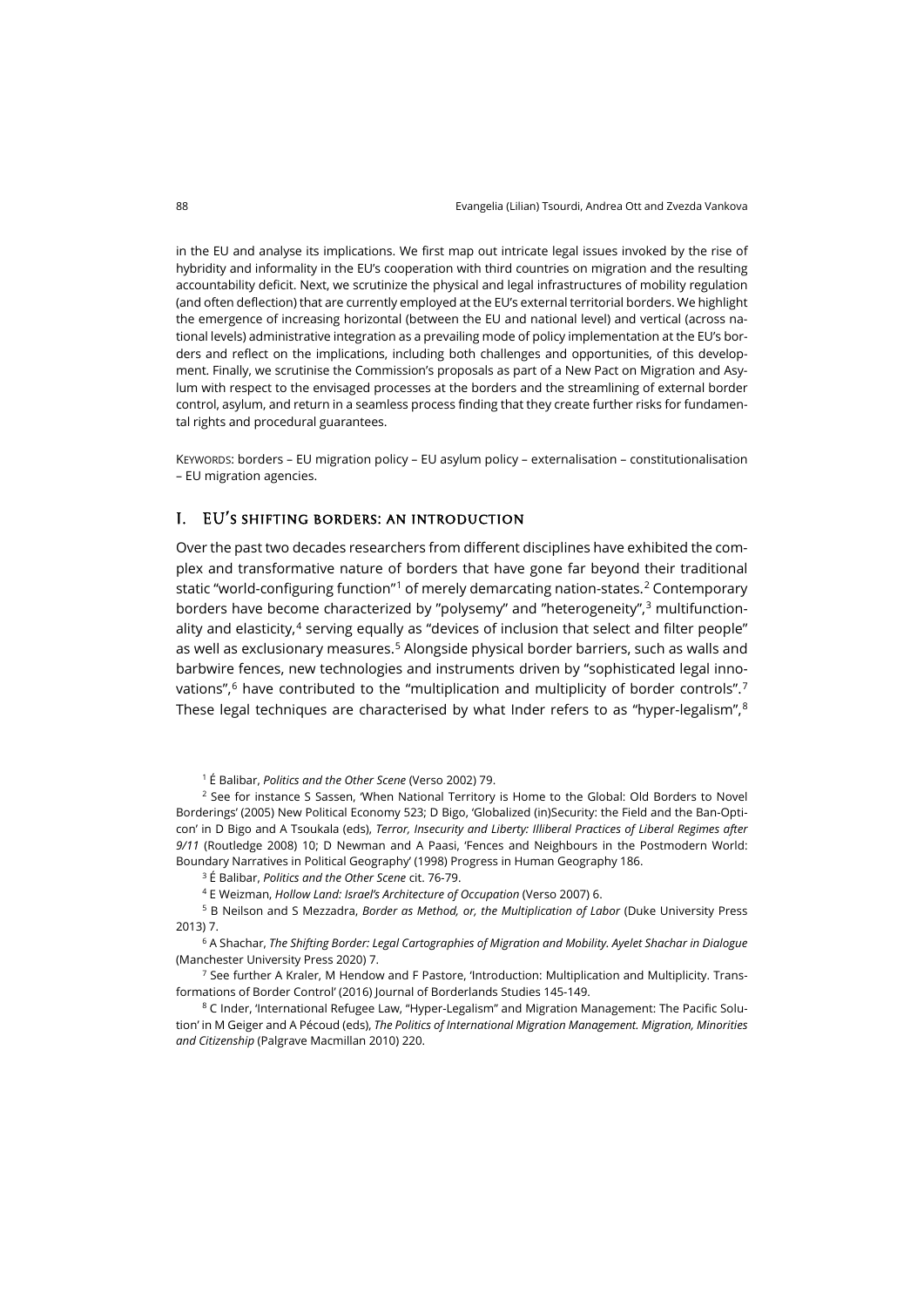enabling states to "pay lip service to their international obligations", while in practice subverting their purpose and substance to keep asylum seekers away.[9](#page-2-0) The "hyper-legalism" approach is essential ingredient of the "architecture of repulsion"<sup>[10](#page-2-1)</sup> and the "shifting border" paradigm, which have turned the border into an individual moving barrier.[11](#page-2-2)

The shifting border is rooted in migration control that is exercised to selectively restrict the unwanted and "spontaneous migrants" and at the same time to facilitate mobility for the wealthy and those with desired skills. As its name prompts, the location of this border is not fixed in time or place – it shifts inwards and outwards of the territory – while simultaneously exhibiting features of a static border transformed into "the last point of encounter, rather than the first".<sup>[12](#page-2-3)</sup> Through the use of "law's admission gates", this "everywhere-and-nowhere border" moves into the interior of the territory to create "constitution free zones", referred also as "barbicans", [13](#page-2-4) where the rights of those noncitizens without a proper legal status become suspended or severely limited. At the same time, relying on legal means of deterrence, [14](#page-2-5) the border also becomes externalized beyond the limits of its territory. Despite the flexibility of the shifting border while exercising migration control, when it comes to granting rights and protection, driven by "hyper-legalism"[15](#page-2-6) states shift back to the static notion of borders signifying a narrow and strict interpretation of spatiality which curbs their responsibility and liability.[16](#page-2-7)

As Shachar demonstrates, the EU has been a "leading contributor" to the "shiftingborder book"[17](#page-2-8) by establishing "one of the world's most complex, inter-agency, multitiered visions of the shifting border, comprised of pre-entry controls at countries of origin and transit all the way through to removal of irregular migrants after they have reached EU territory". [18](#page-2-9) This ongoing process had already been captured by other authors in the wake of the so-called "migration and refugee crisis", from an EU as well as Member State perspective. For instance, Davitti refers to this phenomenon as the "EU's liquid borders" which have partially lost their spatial and territorial significance, as well as their legal and political meaning.[19](#page-2-10) She distinguishes between two types of non-linear externalized and

<span id="page-2-0"></span><sup>9</sup> D Ghezelbash, 'Hyper-Legalism and Obfuscation: How States Evade Their International Obligations Towards Refugees' (2020) AmJCompL 479.

<span id="page-2-2"></span><span id="page-2-1"></span><sup>10</sup> D FitzGerald, *Refuge beyond Reach: How Rich Democracies Repel Asylum Seekers* (Oxford University Press 2019) 6.

<sup>11</sup> A Shachar, *The Shifting Border* cit.

<sup>12</sup> *Ibid*. 5.

<sup>13</sup> D S FitzGerald, *Refuge beyond Reach* cit. 9.

<span id="page-2-7"></span><span id="page-2-6"></span><span id="page-2-5"></span><span id="page-2-4"></span><span id="page-2-3"></span><sup>14</sup> See further J Hathaway and T Gammeltoft-Hansen, 'Non-Refoulement in a World of Cooperative Deterrence' (2015) ColumJTransnatlL 235, 235–284.

<sup>15</sup> C Inder, 'International Refugee Law, "Hyper-Legalism" and Migration Management' cit.

<sup>16</sup> A Shachar, *The Shifting Border* cit. 8.

<sup>17</sup> *Ibid*. 15.

<sup>18</sup> *Ibid*. 55.

<span id="page-2-10"></span><span id="page-2-9"></span><span id="page-2-8"></span><sup>19</sup> D Davitti, 'Biopolitical Borders and the State of Exception in the European Migration "Crisis"' (2018) EJIL 1178.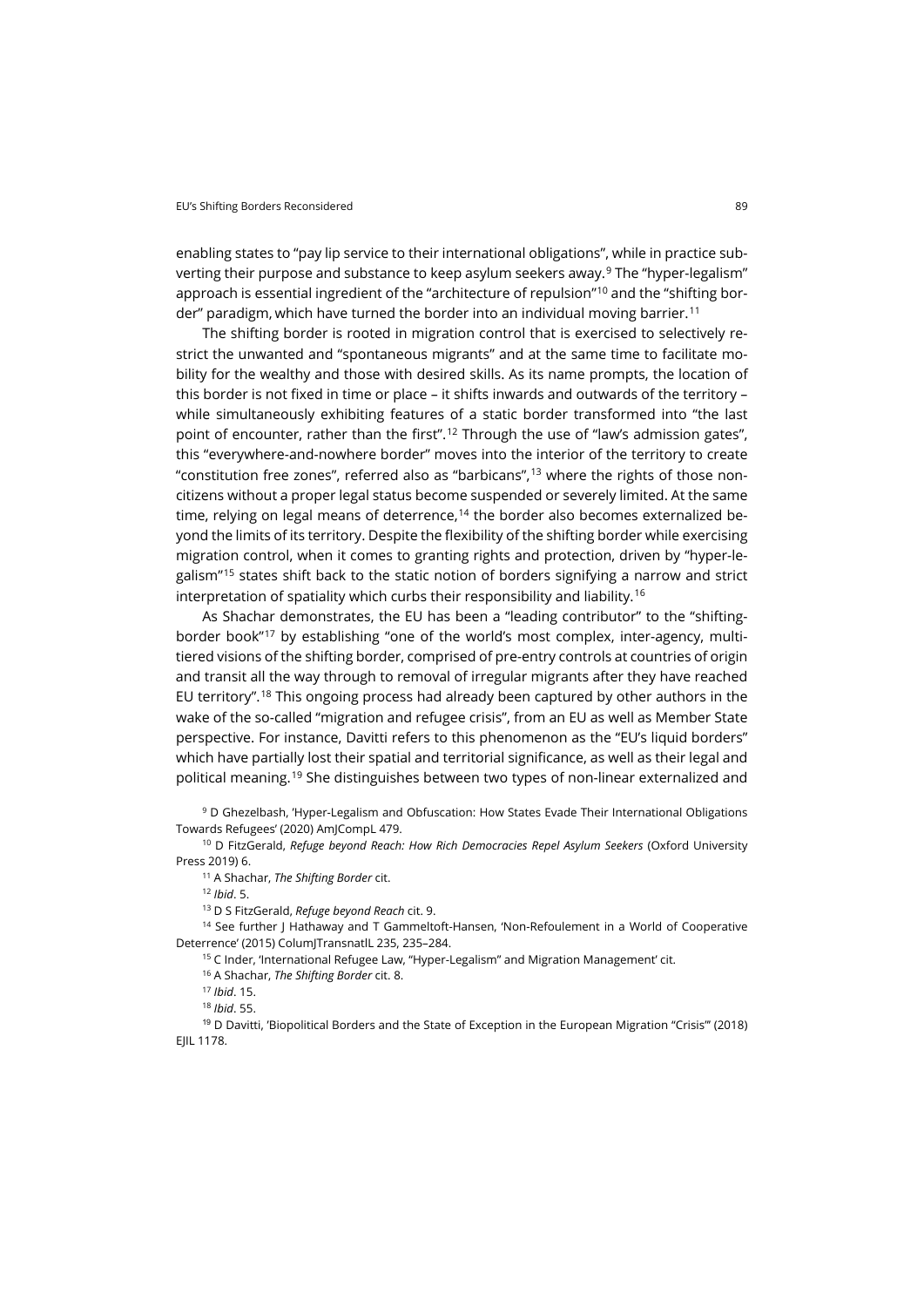outsourced enforcement infrastructures of the liquid borders: "physical infrastructures", as corridors and spaces of confinement for managing refugees on the one hand, and "borderline legal apparatus" – such as "safe third country" concepts and readmission agreements – whose main objective is to avoid international obligations, on the other.<sup>[20](#page-3-0)</sup> Taking a Member States' perspective, Godenaua and López-Salab conceptualize the dynamic nature of the "shifting border" in the context of Spain's "comprehensive multi-lay-ered deterrence strategy".<sup>[21](#page-3-1)</sup> They capture two processes: the "gradual geographical extension and elasticity of borders" displayed by "the novel multi-sited and multiple character of migration control", and at the same time the introduction of "creative forms of manipulating" the location and the physical demarcation of the border "as evolving through mobile and retractable limits". [22](#page-3-2)

Drawing on this literature, this *Article* aims to further exemplify the nature of the shifting border in the EU and to critically analyse its implications. While we employ the shifting-border paradigm, our analysis goes beyond its inward-outward binary and focuses on what Davitti frames as "liquid borders of the EU". [23](#page-3-3) On one hand, we examine the "legal apparatus", denoting the EU's "contactless control" and externalisation policies. The concept of "contactless control" signifies a shift in the "deterrence paradigm" from the mere prevention of spontaneous arrivals and deflection of flows to other destina-tions, to the hindering exit of "risky" migrants.<sup>[24](#page-3-4)</sup> These policies are part of "the new toolbox of consensual containment" which is exercised by the EU and its Member States through the outsourcing of pre-emptive migration control beyond the EU's physical borders.[25](#page-3-5) They are implemented by securing the strategic partnership of key transit and origin countries which are persuaded to contain, as well as readmit, potential asylum seekers in exchange of political and financial gains, such as promises for funding, visa facilitation or accession negotiations.[26](#page-3-6)

On the other hand, we focus on "physical infrastructures" of mobility regulation currently employed at the EU's external territorial borders, such as hotspots, physical walls and other means of fortification and deflection of "risky" migrants, as well as the emergence of

<span id="page-3-1"></span><span id="page-3-0"></span><sup>21</sup> D Godenau and A López-Sala, 'Multi-layered Migration Deterrence and Technology in Spanish Maritime Border Management' (2016) Journal of Borderlands Studies 151, 153.

<sup>22</sup> *Ibid*.153-154.

<span id="page-3-3"></span><span id="page-3-2"></span><sup>23</sup> D Davitti, 'Biopolitical Borders and the State of Exception in the European Migration "Crisis"' cit. 1176-1177.

<span id="page-3-6"></span><span id="page-3-5"></span><span id="page-3-4"></span><sup>24</sup> M Giuffré and V Moreno-Lax, 'The Rise of Consensual Containment: From "Contactless Control" to "Contactless Responsibility" for Migratory Flows' in S Juss (ed.), *Research Handbook on International Refugee Law* (Edward Elgar Publishing 2019) 84. On contactless control see further V Moreno-Lax, 'The Architecture of Functional Jurisdiction: Unpacking Contactless Control – On Public Powers, S.S. and Others v. Italy, and the "Operational Model"' (2020) German Law Journal 385, 385-416.

<sup>25</sup> M Giuffré and V Moreno-Lax, 'The Rise of Consensual Containment' cit. 97. <sup>26</sup> *Ibid*. 84.

<sup>20</sup> *Ibid*. 1176-1177.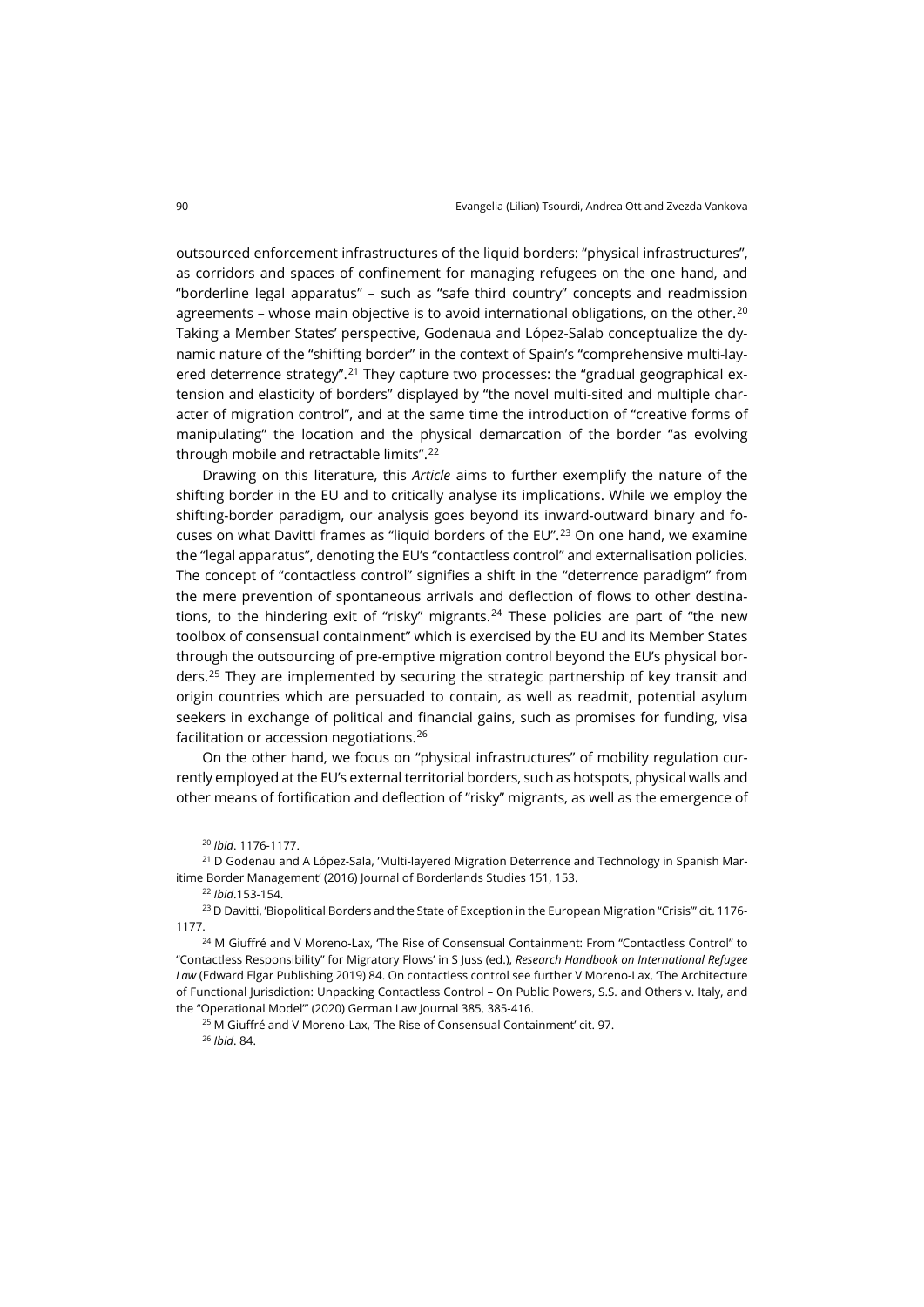administrative integration as a prevailing mode of policy implementation at the EU's shifting borders. From our understanding, the legal apparatus and the physical infrastructures are not only "liquified"[27](#page-4-0) beyond territorial borders areas *stricto sensu*, but at times are also overlapping, with the hotspots approach presenting a notable example further discussed in this issue. Finally, we analyse the EU's vision for the future when it comes to its legal apparatus and physical infrastructures at the borders as envisaged in the proposals forming part of the New Pact on Migration and Asylum: are we going to witness a new chapter being added to the "shifting-border book" or is the "fresh start" an illusion?<sup>'[28](#page-4-1)</sup>

#### II. Protecting borders and respecting human rights

Protecting its territory and borders is every state's sovereign right.<sup>[29](#page-4-2)</sup> However, the setting of borders is restricted by international human rights and refugee rights under international conventions. Modern constitutions (and especially the European ones) have translated rights of refugees in the form of a right to seek asylum and have recognised the principle of *non-refoulement*. [30](#page-4-3) The EU's area of freedom, security of justice also reflects these two aspects in arts 77 and 78 TFEU for the European Union. While ensuring internally frictionless travel and the absence of any controls on the internal border, the external border of the Union is to be protected and regulated. At the same time, the status of third country nationals in need of international protection and in line with the *non-refoulement* principle, must be respected; these rights are further underlined by the EU Charter of Fundamental Rights*.* The EU's constitutional system and the Member States' national constitutional systems have the constitutional mandate to reconcile these con-flicting aims and find solutions without undermining either objective.<sup>[31](#page-4-4)</sup> This constitutional balancing has become a gargantuan exercise for a Union in perpetual "crisis mode". Shifting or liquid borders lead to a new toolbox of containment described above. Two of the main legal and constitutional challenges arising from shifting or liquid borders are

<span id="page-4-0"></span><sup>27</sup> D Davitti, 'Biopolitical Borders and the State of Exception in the European Migration "Crisis"' cit. 1176 drawing form the work of Z Bauman, *Liquid Modernity* (Polity 2000); Z Bauman, *Liquid Times: Living in an Age of Uncertainty* (Polity 2006).

<span id="page-4-1"></span><sup>28</sup> See analysis in D Thym, 'European Realpolitik: Legislative Uncertainties and Operational Pitfalls of the "New" Pact on Migration and Asylum' (28 September 2020) EU Immigration and Asylum Law and Policy [eumigrationlawblog.eu.](https://eumigrationlawblog.eu/european-realpolitik-legislative-uncertainties-und-operational-pitfalls-of-the-new-pact-on-migration-and-asylum/)

<sup>29</sup> S Besson, 'Sovereignty' (April 2011) Max Planck Encyclopedia of International La[w opil.ouplaw.com.](https://opil.ouplaw.com/view/10.1093/law:epil/9780199231690/law-9780199231690-e1472?prd=MPIL)

<span id="page-4-3"></span><span id="page-4-2"></span><sup>30</sup> A Farahat and N Markard, 'Forced Migration Governance: In Search of Sovereignty' (2016) German Law Journal 923. See for a statistical overview: L Kowalczyk and M Versteeg, 'The Political Economy of the Constitutional Right of Asylum' (2017) Cornell Law Review 1219, 1262.

<span id="page-4-4"></span><sup>31</sup> This can be understood as achieving practical concordance as promoted by German constitutional lawyer Konrad Hesse, see on this D P Kommers, 'German Constitutionalism: A Prolegomenon' (1991) Emory Law Journal 837.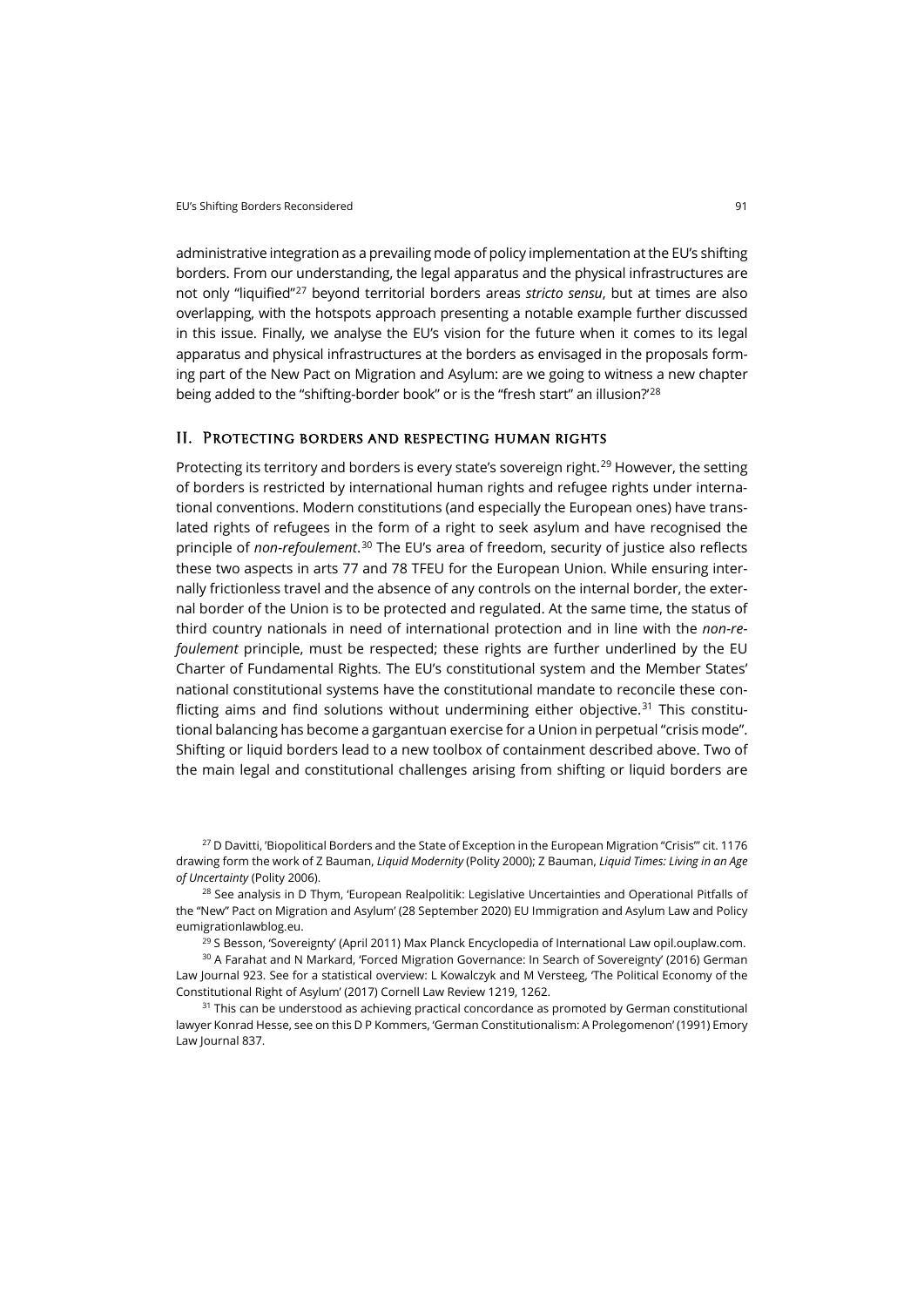the hybridity of actions and actors and the informality of the tools employed when externalizing the borders and their management. This section explores the evolution and implications of hybridity and informality, as well as the resultant deficit of accountability.

# ii.1. How to reconcile diverging constitutional objectives in light of hybridity and informality?

Hybridity and informality raise intricate issues for the determination of the proper constitutional framework for limiting or guiding EU and Member States actions. Firstly, the practice of shifting responsibilities between actors (EU Member States, EU institutions and agen-cies) implementing EU border controls in the integrated European administrative space,<sup>[32](#page-5-0)</sup> and with the cooperation of third countries externally, raises questions as to who is accountable under EU and international law for human rights breaches and whether the ex-traterritorial application of the EU Charter of Fundamental Rights should be considered.<sup>[33](#page-5-1)</sup>

Secondly, the informal legal instruments employed to externalize border and migration management demand constant reflection on its constitutional limits and constraints, as Catarina Molinari emphasizes in her *Article* in this *Special Section*. [34](#page-5-2) More specifically, the same rules and principles framing binding international action and agreements also apply to the informal tools employed variably by EU institutions, Member States or third country actors in complicity with the EU and Member State actors. Hybridity and informality are the consequences of what Vladislava Stoyanova explained as follows: "[s]trategic human rights litigation laying bare the gaps is countered by more inventive and adapted measures by states and EU to evade achieving control over the physical border: preventing asylum seekers, migrants to reach and cross EU border and deport non-recognised asylum seekers". [35](#page-5-3)

Thus, lawyers and civil society ask the right questions concerning the legality of tools invented by governments and administration, but cannot provide immediate answers – either the state actors escape with their action into the twilight of legality, or further scrutiny is avoided by more inventive or clandestine follow-up measures. The disputed and dubious 18 March 2016 EU-Turkey Statement has become the most famous example of

<span id="page-5-0"></span><sup>32</sup> See further E Tsourdi, 'Beyond the "Migration Crisis": the Evolving Role of EU Agencies in the Administrative Governance of the Asylum and External Border Control Policies' in J Pollak and P Slominski (eds), *The Role of EU Agencies in the Eurozone and Migration Crisis: Impact and Future Challenges* (Palgrave Macmillan, 2021) 175 and below section III.

<span id="page-5-1"></span><sup>33</sup> V Moreno-Lax and C Costello, 'The Extraterritorial Application of the EU Charter of Fundamental Rights: From Territoriality to Facticity, the Effectiveness Model' in S Peers, T Hervey and J Kenner (eds), *The EU Charter of Fundamental Rights: A Commentary* (Hart/Beck 2014) 657.

<span id="page-5-2"></span><sup>34</sup> See in this *Special Section*, C Molinari, 'The EU Readmission Policy to the Test of Subsidiarity and Institutional Balance: Framing the Exercise of a Peculiar Shared Competence' (2022) European Papers [www.europeanpapers.eu](https://www.europeanpapers.eu/en/e-journal/eu-readmission-policy-to-test-subsidiarity-and-institutional-balance) 151.

<span id="page-5-3"></span><sup>35</sup> V Stoyanova, 'The Right to Life Under the EU Charter and Cooperation with Third States to Combat Human Smuggling' (2020) German Law Journal 436.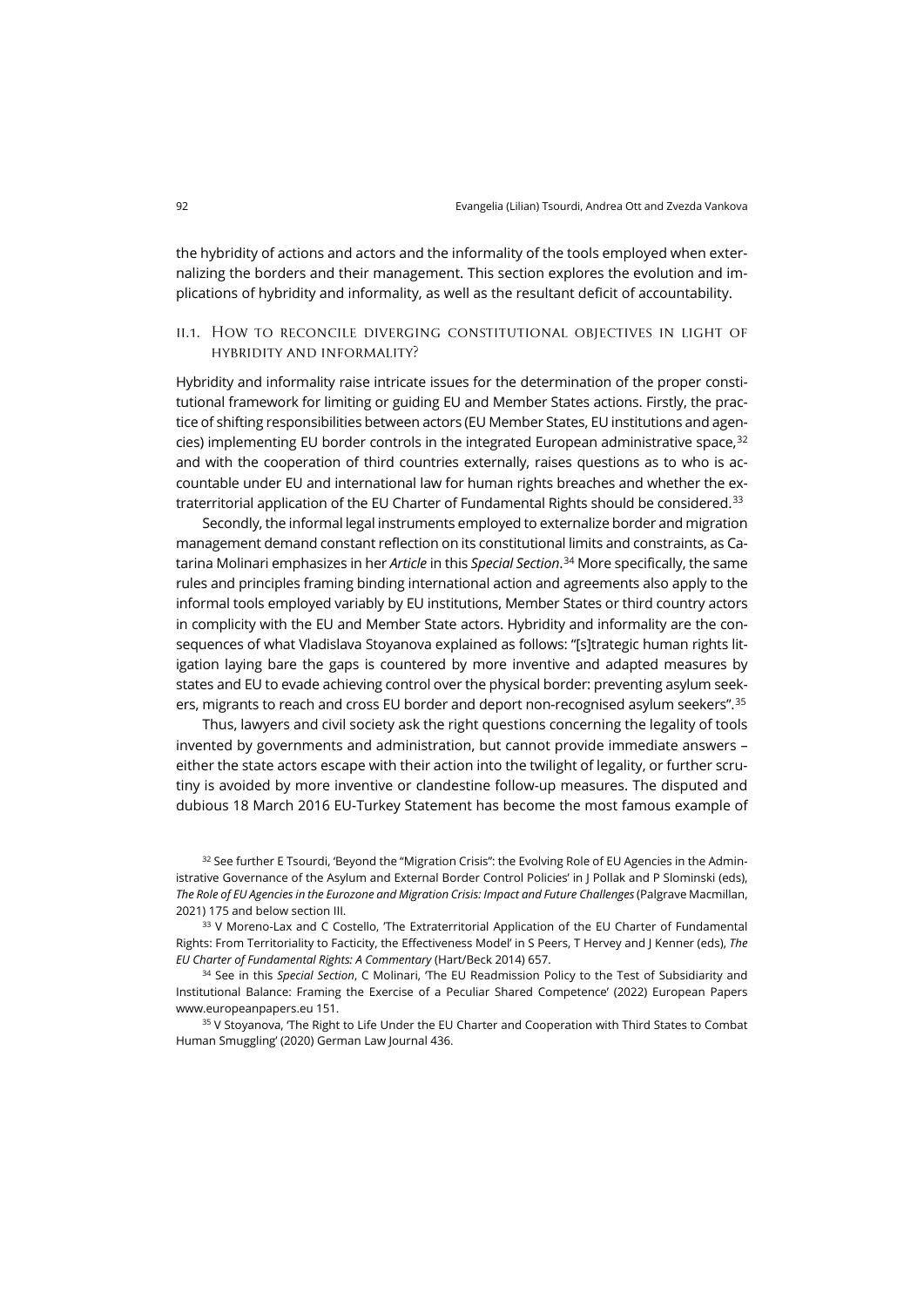this hybridity and informality.<sup>[36](#page-6-0)</sup> The text of this deal, published as a press release on the website of the European Council and of the Council of the European Union, conceals its legal nature, its authorship,<sup>[37](#page-6-1)</sup> and entangles financial, political, and legal objectives of the EU and its Member States in their relations with Turkey.<sup>[38](#page-6-2)</sup> It combines readmission objectives with financial commitments, expresses promises of Turkish visa liberalization and accession talks, and is embedded in other actions and instruments such as the EU-Turkey Joint Action Plan and the Statement of the EU heads of 7 March 2016.<sup>[39](#page-6-3)</sup> Finally, it also reinforced parallel Member State informal and formal arrangements.<sup>[40](#page-6-4)</sup>

It is difficult to envisage greater legal hybridity than embodied by the EU-Turkey Statement and doubts are cast over its authorship, categorisation and legality. Often seen as a blueprint for future deals with third countries of Northern Africa, $41$  doubts remain over its role model character when referring to the special circumstances under which it was negotiated and the EU's and its Member States' byzantine and layered relations with Turkey.<sup>[42](#page-6-6)</sup> At the end, its notoriety led both sides to withdraw from the negotiations of its renewal outside the public eye. The Statement is part and parcel of the ongoing informalization by the EU and Member States to externalize EU border management and control.

It was not or could not be legally challenged by the European Parliament or individu-als.<sup>[43](#page-6-7)</sup> As it is undetermined who authored this document, the inter-institutional relationship can be only assessed when an assumption is made that the Member States concluded a non-binding arrangement or binding agreement $44$  or that the European Council has acted. In both situations, further legal issues arise. In the former situation, Member States action

<span id="page-6-0"></span><sup>36</sup> See M Gatti and A Ott, The EU-Turkey Statement: Legal Nature and Compatibility with EU Institutional law' in S Carrera, J Santos Vara and T Strik (eds), *Constitutionalizing the External Dimension of EU Migration Policies in Times of Crisis: Legality, Rule of Law and Fundamental Rights Reconsidered* (Edward Elgar 2019) 179.

<span id="page-6-1"></span><sup>37</sup> See also E Kassoti and A Carrozzini, 'One Instrument in Search of an Author: Revisiting the Authorship and Legal Nature of the EU-Turkey Statement' in E Kassoti and N Idriz (eds), *The informalization of the EU's external action in the field of migration and asylum* (TMC Asser Press 2022) 433.

<span id="page-6-2"></span><sup>38</sup> A Ott, 'EU-Turkey Cooperation in Migration Matters: a Game-Changer in a Multi-Layered Relationship?' in F Ippolito, G Borzoni and F Casolari (eds), *Bilateral relations in the Mediterranean* (Edward Elgar Publishing 2020) 185.

<span id="page-6-3"></span><sup>39</sup> See on the background and analysed in light of informal institutional governance: S Smeets and D Beach, 'When Success is an Orphan: Informal Institutional Governance and the EU-Turkey deal' (2020) West European Politics 129.

<span id="page-6-4"></span><sup>40</sup> See, for instance, F L Gatta, 'Migration and the Rule of (Human Rights) Law: Two "Crises" Looking in the Same Mirror' (2019) Croatian Yearbook of European Law and Policy 99, 108-109.

<sup>41</sup> R Lehner, 'The EU-Turkey Deal: Legal Challenges and Pitfalls' (2019) International Migration 176.

<span id="page-6-6"></span><span id="page-6-5"></span><sup>42</sup> S Smeets and D Beach, 'When Success is an Orphan' cit. 147; A Ott, 'EU-Turkey Cooperation in Migration Matters' cit.

<span id="page-6-7"></span><sup>43</sup> Case T-192/16 *NF v European Council* ECLI:EU:T:2017:128; case T-193/16 *NG v European Council* ECLI:EU:T:2017:129 and case T-257/16 *NM v European Council* ECLI:EU:T:2017:130; joined cases C-208/17 P to C-210/17 P *NF and others v European Council* ECLI:EU:C:2018:705.

<span id="page-6-8"></span><sup>44</sup> This assessment is provided by the General Court *NF v the European Council* cit., *NG v the European Council* cit. and *NM v European Council* cit.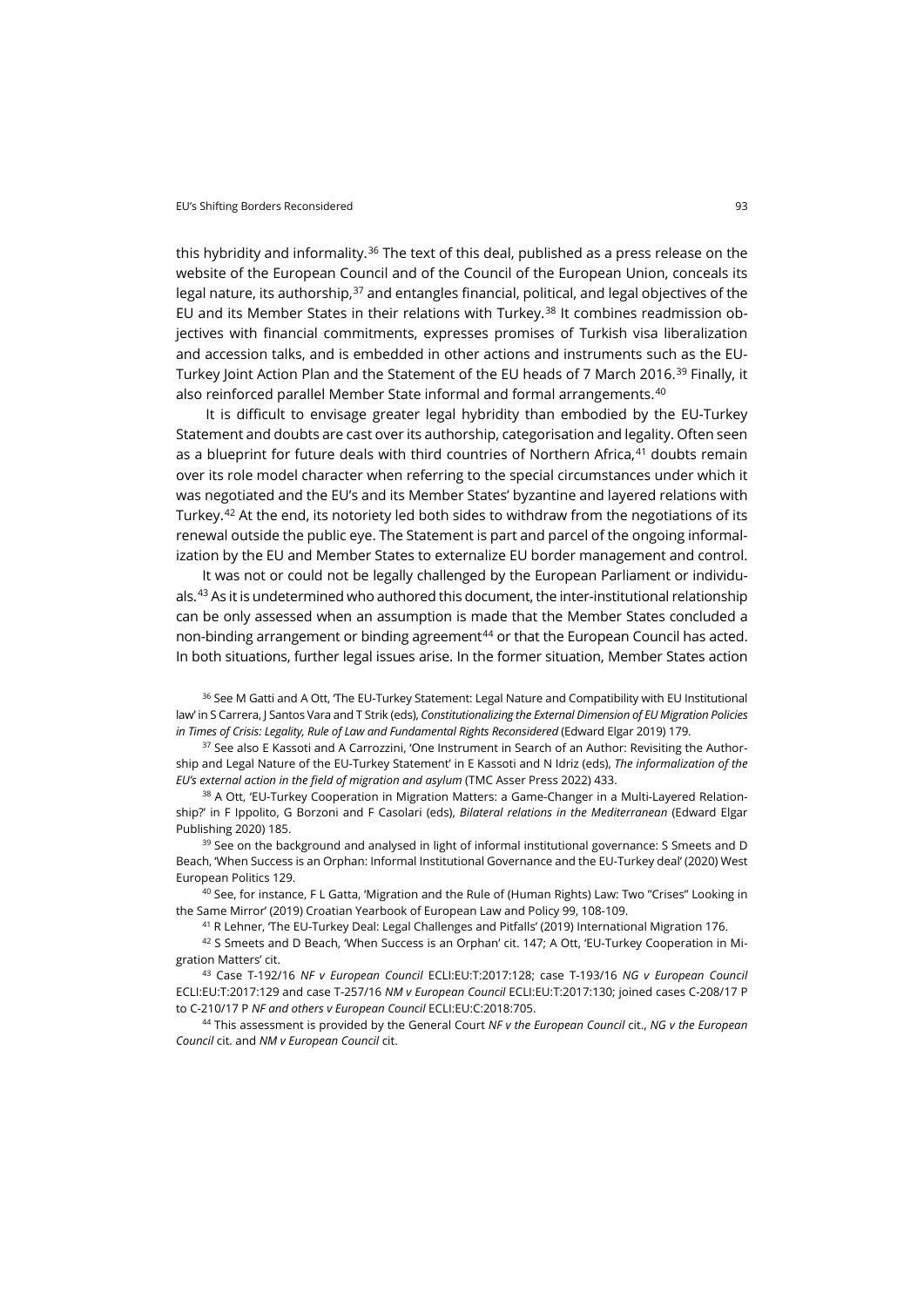outside the procedural rule of EU treaty-making is not *per se* illegal<sup>[45](#page-7-0)</sup> but, for instance, a hybrid EU/Member States international agreement would be illegal and would breach art. 218 TFEU.<sup>[46](#page-7-1)</sup> If Member States chose to employ a non-binding instrument, then they would still have to respect the competence divide and not interfere with EU exclusive competence[47](#page-7-2) and EU law supremacy.[48](#page-7-3) If considered a European Council action, it could not be adopted as an international agreement because this would breach art. 15 TEU and the principle of institutional balance (art. 13(2) TEU). However, when adopted as non-binding instrument, there is no breach of art. 218 TFEU but questions nonetheless arise regarding the prerogative of the EP. The last option is less likely to raise constitutional compatibility issues, but the EU fundamental rights protection remains a major concern.

Leaving aside whether the EU Charter has extraterritorial effect, the EU institutions and its Member States are bound by the principle of *non-refoulement*. The Statement's content, as argued by the majority of commentators, is in breach of this principle<sup>[49](#page-7-4)</sup> because it allows for collective expulsion, denies asylum-seekers access to procedural pro-tection, and declares Turkey a safe country.<sup>[50](#page-7-5)</sup> To understand the questions on accountability arising from its implementation on the ground, we need to assess the emerging European integrated administration of hotspots and interagency collaboration assisted by national administrations and addressed in detail in section III of this *Article*.

#### ii.2. Which way forward with accountability?

Hybridity and informality raise novel legal questions, among them whether they can be tackled with existing accountability tools (political, financial, and legal), or a better coordination of existing tools, or more innovative accountability mechanisms as social accountability (see below section III.1). We adopt the understanding of accountability developed by Bovens, Goodin, and Schillemans, according to whom accountability may be

<sup>45</sup> Joined cases C-181/01 and C-248/91 *Parliament v Council (Bangladesh Aid*) ECLI:EU:1993:271.

<sup>46</sup> Case C-28/12 *Commission v Council (hybrid act)* ECLI:EU:C:2015:282 para. 54.

<span id="page-7-2"></span><span id="page-7-1"></span><span id="page-7-0"></span><sup>47</sup> And the disputable claim is made that the Statement breaches EU exclusive competences, see S Carrera, L den Hertog and M Stefan, 'It Wasn't Me, The Luxembourg Court Orders on the EU-Turkey Refugee Deal' (2017) CEPS Policy Insights 8.

<span id="page-7-3"></span><sup>48</sup> A Ott, 'Informalization of EU Bilateral Instruments: Categorization, Contestation, and Challenges' (2021) Yearbook of European Law 569.

<span id="page-7-4"></span><sup>49</sup> See, however N Oudejans, C Rijken and A Pijnenburg, 'Protecting the EU External Border and the Prohibition of Refoulement' (2018) Melbourne Journal of International Law 1, 7 addressing which international law questions arise with the externalisation of border controls.

<span id="page-7-5"></span><sup>50</sup> M Gatti, 'The EU-Turkey Statement: A Treaty that Violates Democracy' (2016) EJIL: Talk! [www.ejiltalk.org;](https://www.ejiltalk.org/the-eu-turkey-statement-a-treaty-that-violates-democracy-part-1-of-2/) J Poon, 'EU-Turkey Deal: Violation of, or, Consistency with, International Law?' European Papers (European Forum Insight 22 December 2016[\) www.europeanpapers.eu](https://www.europeanpapers.eu/en/europeanforum/eu-turkey-deal-violation-or-consistency-with-international-law) 1195.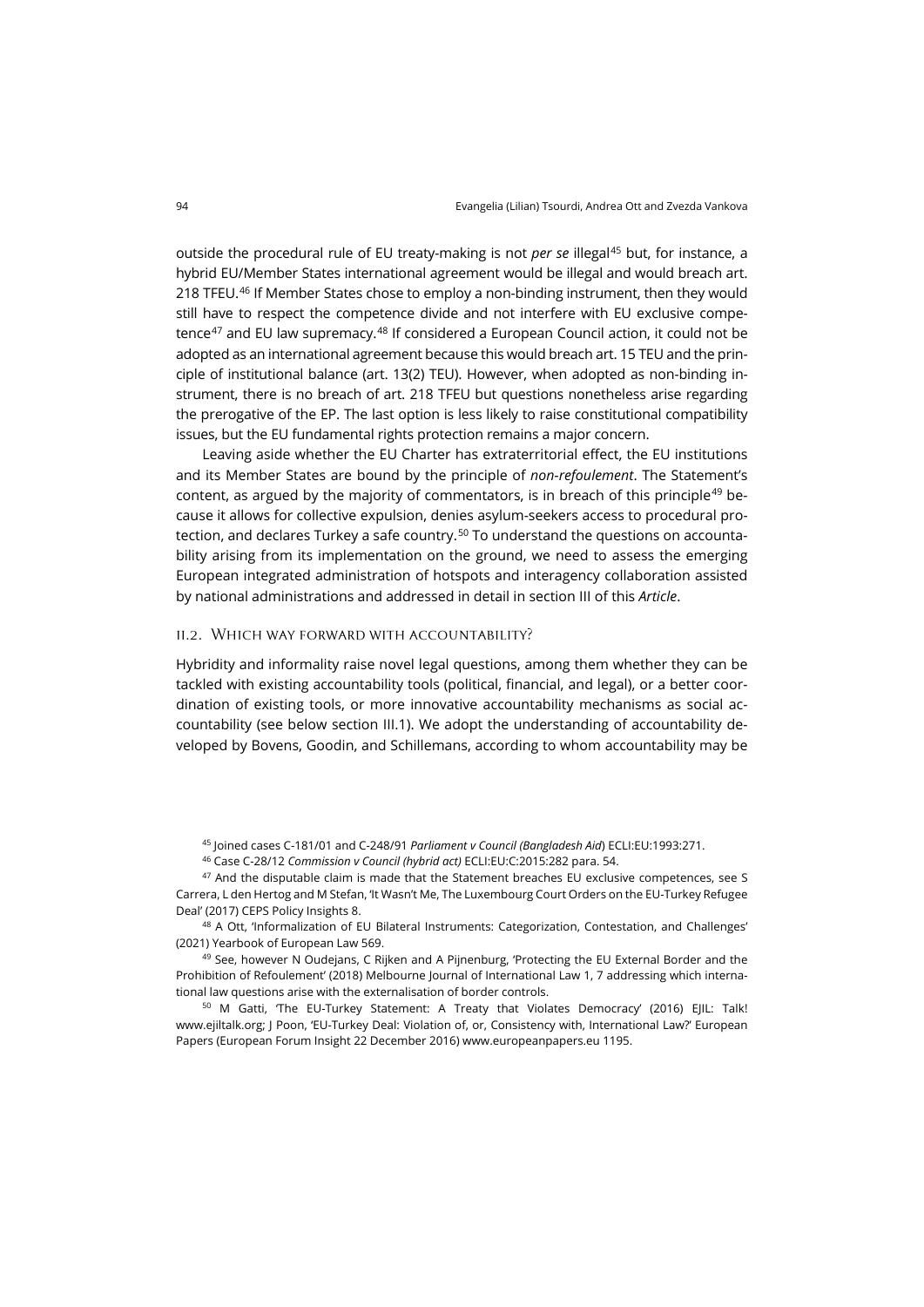conceptualized as "an institutional relation or arrangement in which an agent can be held to account by another agent or institution". [51](#page-8-0) It consists of three elements or stages:

*i)* The actor should be obliged to inform the forum about his or her conduct, by providing various sorts of information about the performance of tasks, about outcomes, or about procedures;

*ii*) there needs to be a possibility for the forum to interrogate the actor and to question the adequacy of the explanation or the legitimacy of the conduct; and finally,

*iii*) the forum may pass judgment on the conduct of the actor.<sup>[52](#page-8-1)</sup> The mention of a "judgment" in this context should not be equated with a legally binding final pronouncement by a court or tribunal. Rather, what is meant is the possibility of concrete consequences following the information provision and debate stages.

Political accountability in the context of hybridity and informality entails that the EU's executive, its main EU external actors, including the Member States, have to justify their action towards the European Parliament and the national parliaments.<sup>[53](#page-8-2)</sup> In the case of soft law measures such as the EU-Turkey Statement it can be observed that national parliaments and the EP have regularly assessed this instrument and its related financial tools.<sup>[54](#page-8-3)</sup> In addition, the Statement and its tools have come regularly and critically to the fore in the reports of the Court of Auditors.<sup>[55](#page-8-4)</sup>

Concerned individuals will not be able to challenge such informal instruments. In the case of the EU-Turkey Statement before the General Court and European Court of Justice, this option was disabled by the Statement's hybridity which excluded that it could be considered an action associated to the Union. It also becomes clear that legal review mechanisms are inaccessible not only due to strict standing conditions in the annulment procedure and Union liability claims but also due to the hybridity of actions and actors. Other venues for legal accountability are national courts and the European Court of Human Rights by not challenging the Statement directly but national measures implementing the Statement. For the latter court, the case *JR and Others* addressed in 2018 the human rights implications of the Statement in the Greek without finding concretely a violation or addressing

<span id="page-8-0"></span><sup>51</sup> See M Bovens, T Schillemans and R E Goodin, 'Public Accountability' in M Bovens, T Schillemans and R E Goodin (eds), *The Oxford Handbook of Public Accountability* (Oxford University Press 2014) 1, 9, building on the previous works of Bovens and notably on M Bovens, 'New Forms of Accountability and EU-Governance' (2007) Comparative European Politics 104.

<sup>52</sup> *Ibid*.

<sup>53</sup> See for instance: C Harlow, *Accountability of the European Union* (Oxford University Press 2002).

<span id="page-8-3"></span><span id="page-8-2"></span><span id="page-8-1"></span><sup>54</sup> See for the German Bundestag of 15 March 2017 18/11568 *Drucksache*; German Bundestag of 27 February 2019 19/8028 *Drucksache*; German Bundestag of 27 March 2020 19/19340 *Drucksache*.

<span id="page-8-4"></span><sup>55</sup> For example: European Court of Auditors, 'Special report 24/2019: Asylum, relocation and return of migrants: Time to step up action to address disparities between objectives and results' (2019); European Court of Auditors, 'Special report No 27/2018: The Facility for refugees in Turkey: helpful support, but improvement needed to deliver more value for money' [www.eca.europa.eu.](https://www.eca.europa.eu/en/Pages/DocItem.aspx?did=47552https://www.eca.europa.eu/en/Pages/DocItem.aspx?did=47552)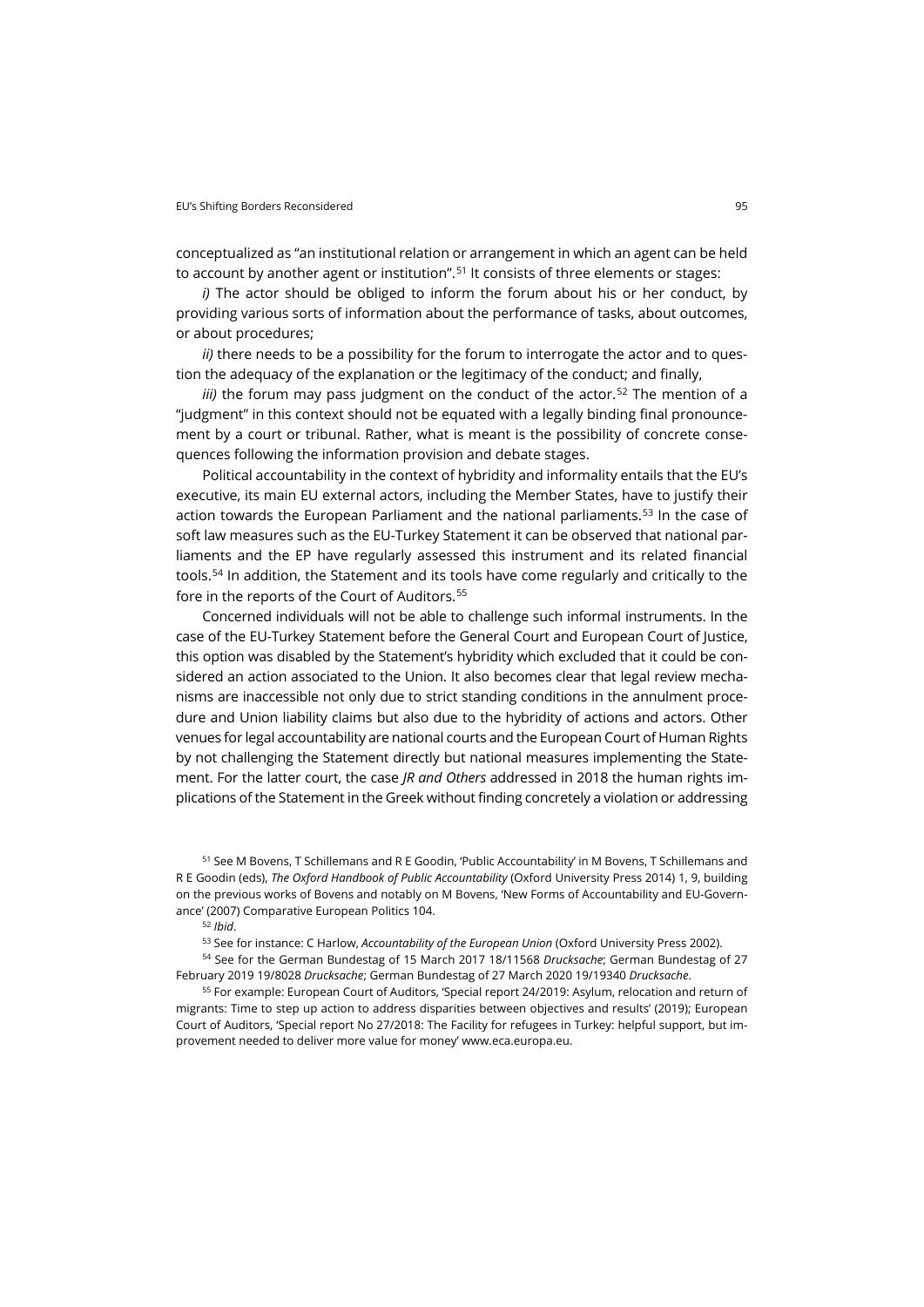the nature of this Statement.<sup>[56](#page-9-0)</sup> Also Greek national courts have not ruled on the matter. While a lower Greek court in Lesbos found that Turkey is an unsafe third country, the Greek Council of State ruled in 2017 that the return of Syrian refugee was in line with EU law and the judges decided against submitting a request to the ECJ for a preliminary ruling.<sup>[57](#page-9-1)</sup> Here, the discussion could be enriched by the research and findings involving the shared respon-sibility for wrongful acts under international law.<sup>[58](#page-9-2)</sup> Overall, EU liability in the current format and under its current strict procedural conditions, does not provide a suitable tool to rem-edy breaches of fundamental human rights in the externalisation process.<sup>[59](#page-9-3)</sup>

In addition, the EP has avoided challenging these informal instruments in court for political reasons. Finally, as Paula García Andrade highlights in her *Article* to this *Special*  Section, the ECJ evaded ruling on the substance which is in stark contrast to the more active role taken in the assessment of legal migration from partner countries.<sup>[60](#page-9-4)</sup> In a politically sensitive field with many different players involved, the ECJ applies the well-known reservations, may they be specified as a restriction to manifest errors of assessment or a misuse of power, or lack of competence and falling outside the scope of EU law.<sup>[61](#page-9-5)</sup> This chimes in with the general trend to carve out the Court's jurisdiction in the Common Foreign and Security Policy (CFSP), stressing that the rule of law and effective judicial protec-tion are worth pointing out.<sup>[62](#page-9-6)</sup> While García Andrade argues for a more accentuated role of the external relations' structural principles to fulfil gap-filling tasks, scrutiny mecha-nisms to address shifting borders include also the European Court of Human Rights<sup>[63](#page-9-7)</sup> and national courts. The contribution by Galina Cornelisse and Madalina Moraru in this *Special Section* emphasizes in the case of the European Return Directive that the "vertical, horizontal and transnational judicial interaction between domestic courts, ECJ and the ECtHR' can take away hard edges and place limits to states attempts to shift their borders". [64](#page-9-8) Overall, it becomes clear that only the careful recalibration and coordination of

<sup>56</sup> ECtHR *JR and Others v Greece* App n. 22696/16 [25 January 2018].

<sup>57</sup> Greece Council of State of 22 September 2017 decision n. 2347/2017.

<span id="page-9-2"></span><span id="page-9-1"></span><span id="page-9-0"></span><sup>58</sup> A Nollkaemper and others, 'Guiding Principles on Shared Responsibility in International Law' (2020) EJIL 15.

<span id="page-9-3"></span><sup>59</sup> See further: C Ziebritzki, 'Refugee Camps at EU External Borders, the Question of the Union's Responsibility, and the Potential of EU Public Liability Law' (05 February 2020) Verfassungsblo[g verfassungsblog.de.](https://verfassungsblog.de/refugee-camps-at-eu-external-borders-the-question-of-the-unions-responsibility-and-the-potential-of-eu-public-liability-law/)

<span id="page-9-4"></span><sup>60</sup> See in this *Special Section*, P García Andrade, 'The External Dimension of the EU Immigration and Asylum Policies before the Court of Justice' (2022) European Paper[s www.europeanpapers.eu](https://www.europeanpapers.eu/en/e-journal/external-dimension-eu-immigration-and-asylum-policies-before-court-of-justice) 109.

<span id="page-9-5"></span><sup>61</sup> Case C-162/96, *Racke v Hauptzollamt Mainz* ECLI:EU:C:1998:293. And see further case law examples in P García Andrade's, 'The External Dimension of the EU Immigration and Asylum Policies before the ECJ' cit.

<sup>62</sup> Case C-134/19 P *Bank Refah Kargaran v Council* ECLI:EU:C:2020:793 paras 35-36.

<span id="page-9-7"></span><span id="page-9-6"></span><sup>63</sup> ECtHR *O.S.A and others v. Greece* App n. [39065/16](http://hudoc.echr.coe.int/eng?i=001-191742) [21 March 2019]; ECtHR *J.R. and others* App n. 22696/16 [25 January 2018]; ECtHR *Ilias and Ahmed v Hungary* App n. 47287/15 [14 March 2017].

<span id="page-9-8"></span><sup>64</sup> See in this *Special Section* G Cornelisse and M Moraru, 'Judicial Interactions on the European Return Directive: Shifting Borders and the Constitutionalisation of Irregular Migration Governance' (2022) European Paper[s www.europeanpapers.eu](https://www.europeanpapers.eu/en/e-journal/judicial-interactions-on-european-return-directive) 127.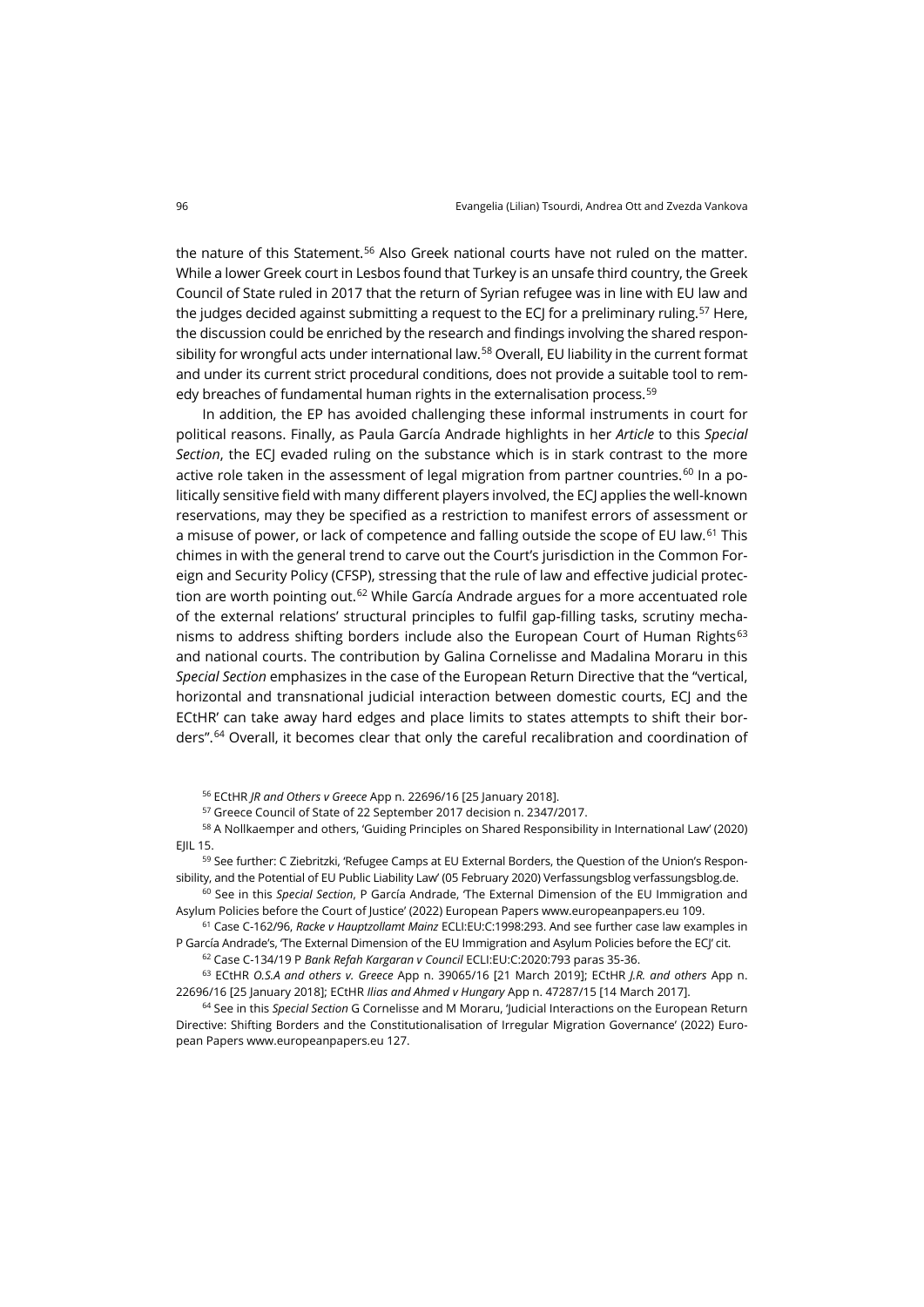accountability mechanisms can address and frame evolving and inventive tools to shift borders and their management.

# III. EU's external borders: of administrative integration and physical and legal infrastructures of deflection

The (immediately) preceding section focused on the hybridity and informalisation which is increasingly employed in the EU's cooperation with third countries on migration. In this section, the focus shifts on the legal and policy developments at the EU's territorial exter-nal borders, as "the last points of encounter" of EU's shifting borders.<sup>[65](#page-10-0)</sup> We critically ana-lyse their "liquidity", as Davitti puts it, <sup>[66](#page-10-1)</sup> referring here to the physical and legal infrastructures of mobility regulation (and often deflection) that are currently employed at the EU's external territorial borders. Moreover, this section highlights the emergence of increasing horizontal (across national levels) and vertical (between the EU and national level) administrative integration as a prevailing mode of policy implementation at the EU's borders and reflects on the implications, including both challenges and opportunities, of this development. Finally, we scrutinise the Commission's proposals as part of a New Pact on Migration and Asylum in what concerns the envisaged processes at the borders and the streamlining of external border control, asylum, and return in a seamless process.

# iii.1. Hotspots as incubators of liminality and of an emerging European integrated administration

The "hotspot approach to migration management" $67$  is part of the EU level responses to the 2015–16 spike in arrivals of third country nationals and stateless persons at the EU's external borders, many of them with international protection needs, for example, fleeing persecution or generalized violence. It essentially concerns interagency collaboration, where deployed national experts under the coordination of a specific agency – the European Asylum Support Office (EASO), Frontex, Europol, and Eurojust – operationally assist national administrations in "hotspots" for migrant arrivals. It comprises a variety of administrative tasks, including registration and identification of migrants, and channelling of migrants into further procedures, for example, return or assessment of an interna-tional protection claim.<sup>[68](#page-10-3)</sup> This approach, first rolled out in Italy and Greece, was novel:

<span id="page-10-3"></span><sup>68</sup> See K Luyten and A Orav, 'Hotspots at EU External Borders: State of Play' (2020) European Parliament [www.europarl.europa.eu.](https://www.europarl.europa.eu/thinktank/en/document/EPRS_BRI(2020)652090)

<sup>65</sup> A Shachar, *The Shifting Border* cit. 5.

<span id="page-10-2"></span><span id="page-10-1"></span><span id="page-10-0"></span><sup>&</sup>lt;sup>66</sup> D Davitti, 'Biopolitical Borders and the State of Exception in the European Migration "Crisis"' cit. 1176 <sup>67</sup> For its first conceptualisation see Commission Communication COM(2015) 490 final of 25 September 2015 on managing the refugee crisis: immediate operational, budgetary and legal measures under the European agenda on migration, Annex II.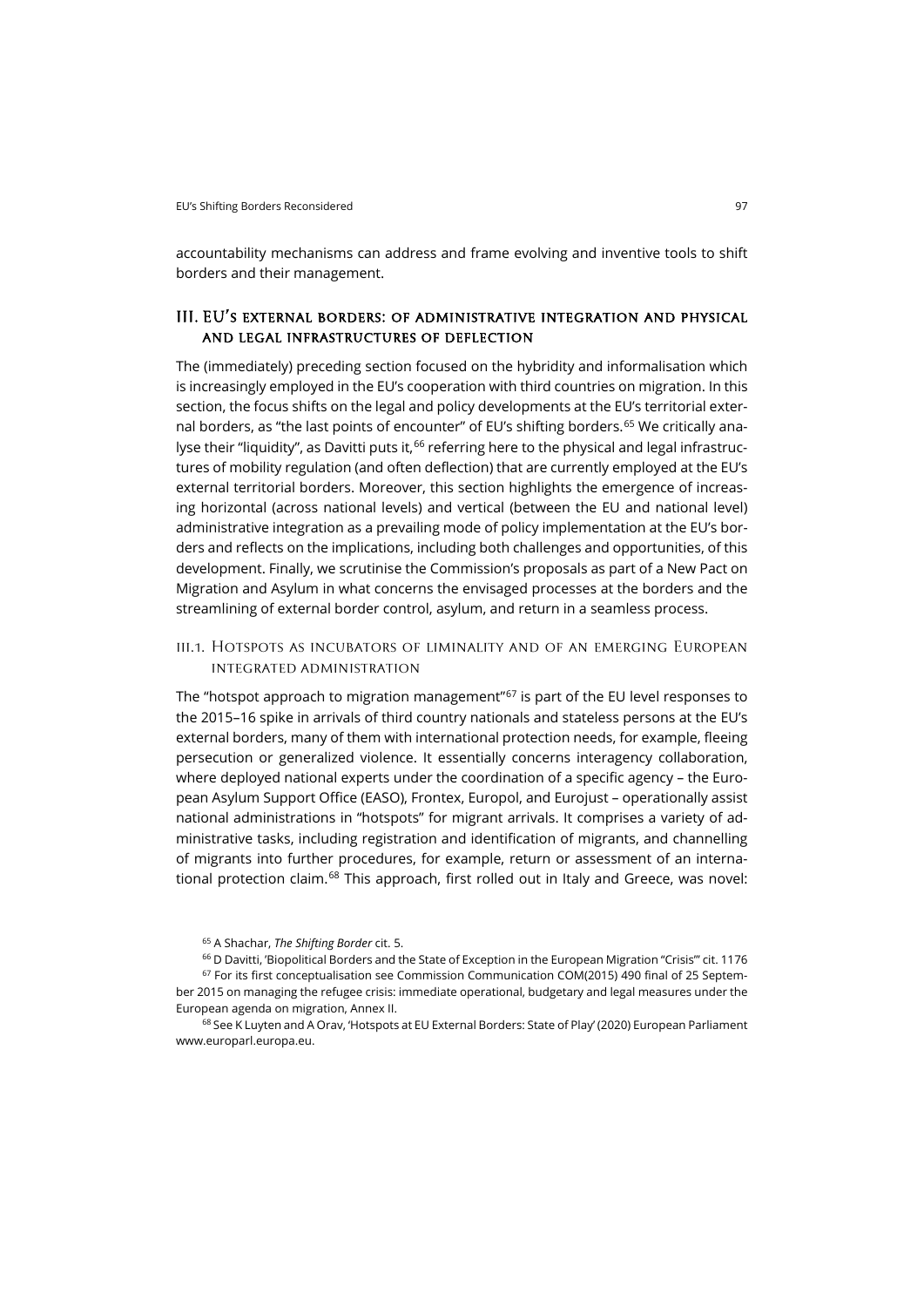although the respective agency regulations foresaw deployments, the element of interagency collaboration in what in essence would be a single operational framework, had never been so clearly articulated. Although five years have passed since the roll out of this approach, the regulatory framework of EU hotspots continues to be characterised by informality and complexity and the pertinent legal framework still consists of a frag-mented patchwork of EU and national (soft law) and legislation.<sup>[69](#page-11-0)</sup>

Critical migration studies have engaged with the realities associated with the functioning of the hotspots. Papoutsi *et al.* conceptualise hotspots as an incubator of "liminal EU territory", understood as "a sorting space that filters through the 'deserving few' and detains or removes the 'undeserving' and the 'rightless'". [70](#page-11-1) Drawing from Foucault's "political technology" concept, $71$  Tazzioli analyses hotspots as a "a generalised strategy of containment through mobility",<sup>[72](#page-11-3)</sup> where migration movements are not only obstructed in their autonomy by generating immobility but also "through administrative, political and legal measures that use (forced) mobility as a technique of government". [73](#page-11-4) One could conceptualise the functioning of relevant legal processes implemented in the hotspots, such as the EU's Dublin Regulation for responsibility allocation, $74$  the emergency relocation decisions (establishing intra-EU transfers of asylum seekers for the benefit of Italy and Greece as a temporary exception to the Dublin system), $7<sup>5</sup>$  and returns to Turkey un-der safe country provisions,<sup>[76](#page-11-7)</sup> as such strategies of "containment through mobility" since they completely fail to take into account the agency of migrants. Finally, Davitti, drawing

<span id="page-11-0"></span><sup>69</sup> K Ziebritzki, 'The Integrated EU Hotspot Administration and the Question of the EU's Liability' in M Kotzur, D Moya, U S Sözen and A Romano (eds), *The External Dimension of EU Migration and Asylum Policies* (Nomos 2020) 253, 261-264.

<span id="page-11-1"></span> $70$  A Papoutsi and others, The EC Hotspot Approach in Greece: Creating Liminal EU Territory' (2019) JEMS 2200, 2201.

<span id="page-11-2"></span><sup>71</sup> M Foucault, 'The Political Technology of Individuals' in J D Faubion (ed.), *Power: Essential Works of Foucault 1954–1984* (The New Press 2000) 403.

<span id="page-11-3"></span><sup>72</sup> M Tazzioli, 'Containment through Mobility: Migrants' Spatial Disobediences and the Reshaping of Control Through the Hotspot System' (2019) JEMS 2764, 2765.

<sup>73</sup> *Ibid*.

<span id="page-11-5"></span><span id="page-11-4"></span><sup>74</sup> Regulation (EU) 604/2013 of the Council and the European Parliament of 26 June 2013 on establishing the Criteria and Mechanisms for Determining the Member State Responsible for Examining an Application for International Protection Lodged in One of the Member States by a Third-Country National or a Stateless Person (Recast) (Dublin III Regulation).

<span id="page-11-6"></span><sup>75</sup> Council Decision (EU) 2015/1523 of 14 September 2015 Establishing Provisional Measures in the Area of International Protection for the Benefit of Italy and of Greece (1st Emergency Relocation Decision); Decision 2015/1601/EU of the Council of 22 September 2015 on establishing Provisional Measures in the Area of International Protection for the Benefit of Italy and Greece (2nd Emergency Relocation Decision) and for analysis of the content and functioning of the schemes see B De Witte and E Tsourdi, 'Confrontation on Relocation. The Court of Justice Endorses the Emergency Scheme for Compulsory Relocation of Asylum Seekers within the European Union: Slovak Republic and Hungary v Council' (2018) CMLRev 1457, 1459–67.

<span id="page-11-7"></span> $76$  Directive 2013/32/EU of the European Parliament and of the Council of 26 June 2013 on common procedures for granting and withdrawing international protection (Procedures Directive), art. 38.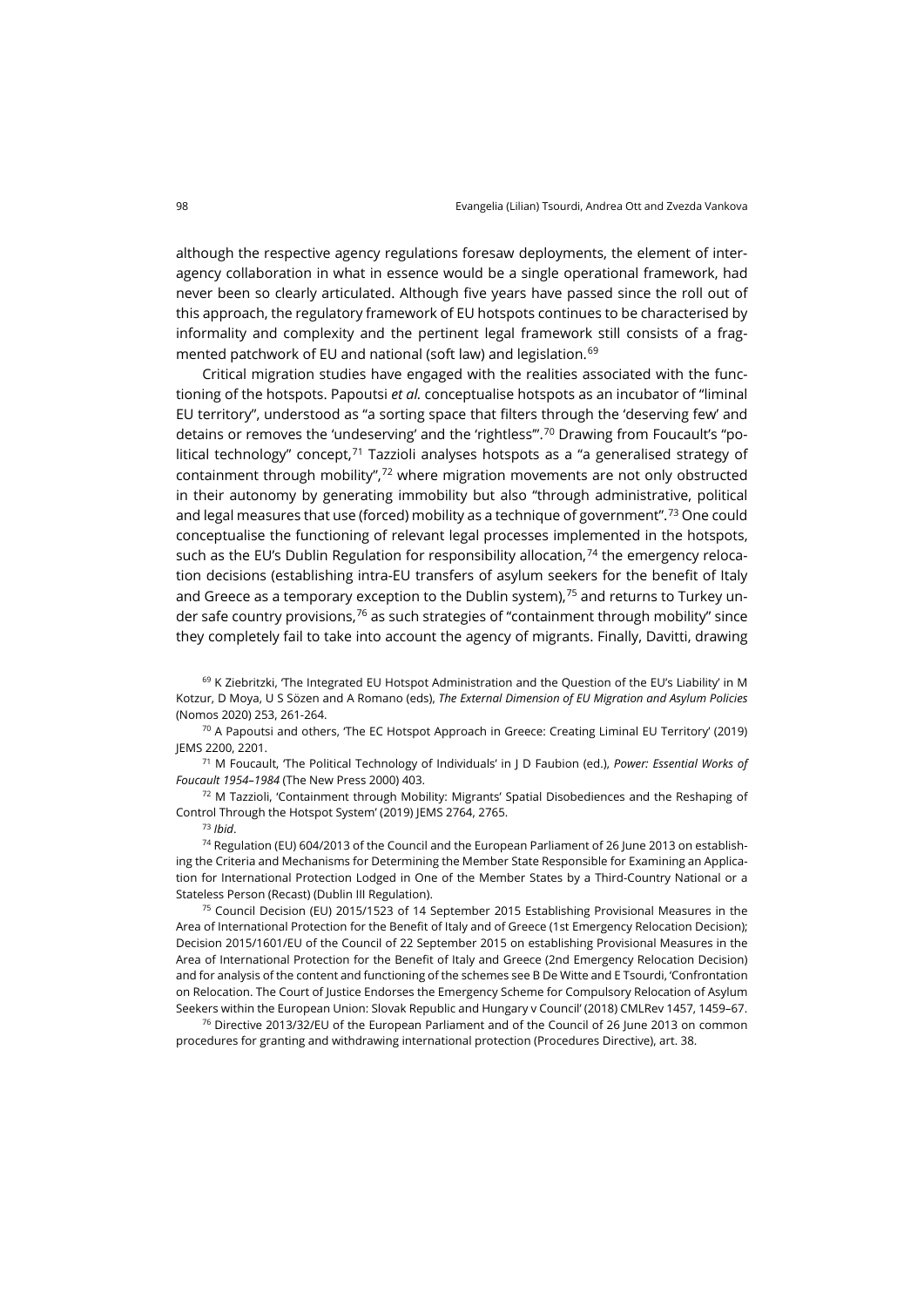on Agamben's writings on "willed exception",<sup>[77](#page-12-0)</sup> understands the application of safe country concepts in hotspots as a clear manifestation of a "willed biopolitical technique of government" which aims at deflection while being couched in humanitarian terms.[78](#page-12-1)

From a doctrinal legal perspective, the current implementation of the EU hotspot approach has led to fundamental rights violations, including the risk of *refoulement* due to return to a non-safe country, $79$  disproportionate restrictions to the freedom of movement of asylum seekers, $80$  and violations of the principle of human dignity and of the prohibition of inhuman or degrading treatment.<sup>[81](#page-12-4)</sup> From a combined interdisciplinary perspective of EU administrative law and administrative governance, the functioning of the hotspots points to an increasingly integrated administration, $82$  with EU agencies engaging in joint implementation with national authorities. $83$  For example, based on Greek national law, EASO experts conduct interviews and issue non-binding opinions on the admissibility of claims and at the merits stage.<sup>[84](#page-12-7)</sup> While the final decision formally remains with the Greek Asylum Service, EASO evidently has a significant, if not decisive, impact on the outcome of applications, rendering this in essence a *de facto* mixed or composite administrative proceeding. [85](#page-12-8) The exercise of executive powers and discretion by EU agency (deployed) staff has direct impact on the fundamental rights of migrants and asylum seekers.

<sup>77</sup> G Agamben, *Homo Sacer: Sovereign Power and Bare Life* (Stanford University Press 1998).

<span id="page-12-1"></span><span id="page-12-0"></span><sup>78</sup> D Davitti, 'Biopolitical Borders and the State of Exception in the European Migration "Crisis"' cit. 1188- 1192.

<span id="page-12-2"></span><sup>79</sup> M Gkliati, 'The EU-Turkey Deal and the Safe Third Country Concept Before Greek Asylum Appeals Committees' (2017) Movements, Journal for Critical Migration and Border Regime Studies 213; and E Tsourdi, 'Regional Refugee Regimes – Europe' in C Costello, M Foster and J McAdam (eds), *Oxford Handbook of International Refugee Law* (Oxford University Pres, 2021) 352, 365-367.

<span id="page-12-3"></span>80 M Mouzourakis, 'All but Last Resort: The Last Reform of Detention of Asylum Seekers in Greece' (18 November 2019) EU Immigration and Asylum Law and Polic[y eumigrationlawblog.eu.](https://eumigrationlawblog.eu/all-but-last-resort-the-last-reform-of-detention-of-asylum-seekers-in-greece/)

81 E Tsourdi, 'COVID-19, Asylum in the EU, and the Great Expectations of Solidarity' (2020) IJRL 374.

<span id="page-12-5"></span><span id="page-12-4"></span>82 E Tsourdi, 'The Emerging Architecture of EU Asylum Policy: Insights into the Administrative Governance of the Common European Asylum System' in F Bignami (ed.), *EU Law in Populist Times: Crises and Prospects* (Cambridge University Press 2020) 191.

<span id="page-12-6"></span>83 For a conceptual framework on joint processing, see E Tsourdi, 'Holding the European Asylum Support Office Accountable for its Role in Asylum Decision-Making: Mission Impossible?' (2020) GLJ 506, 513– 516. For an understanding on Frontex's role in joint implementation see E Tsourdi, 'Beyond the Migration Crisis: The Evolving Role of EU Agencies in the Administrative Governance of the Asylum and External Border Control Policies' in J Pollak and P Slominski (eds), *The Role of EU Agencies in the Eurozone and Migration Crisis: Impact and Future Challenges* (Palgrave Macmillan 2021) 171, 180-181.

<span id="page-12-7"></span>84 See Law 4346/2019 of 1 November 2019 published on the Official Gazette of the Greek Government, Series A, Issue 169, 4827 ff., arts 76(1) (re: admissibility) 76(2) (re: merits) and 90 (re: border procedures).

<span id="page-12-8"></span>85 On mixed or composite administrative proceedings in EU law more broadly see characteristically: G Della Cananea, 'The European Union's Mixed Administrative Proceedings' (2014) Law&ContempProbs 197; MP Chiti, 'Forms of European Administrative Action' (2014) Law&ContempProbs 37 (2014); H Hofmann, 'Composite Decision-Making Procedures in EU Administrative Law' in H Hoffmann and A Türk (eds), *Legal Challenges in EU Administrative Law: Towards an Integrated Administration* (Edward Elgar 2009) 136.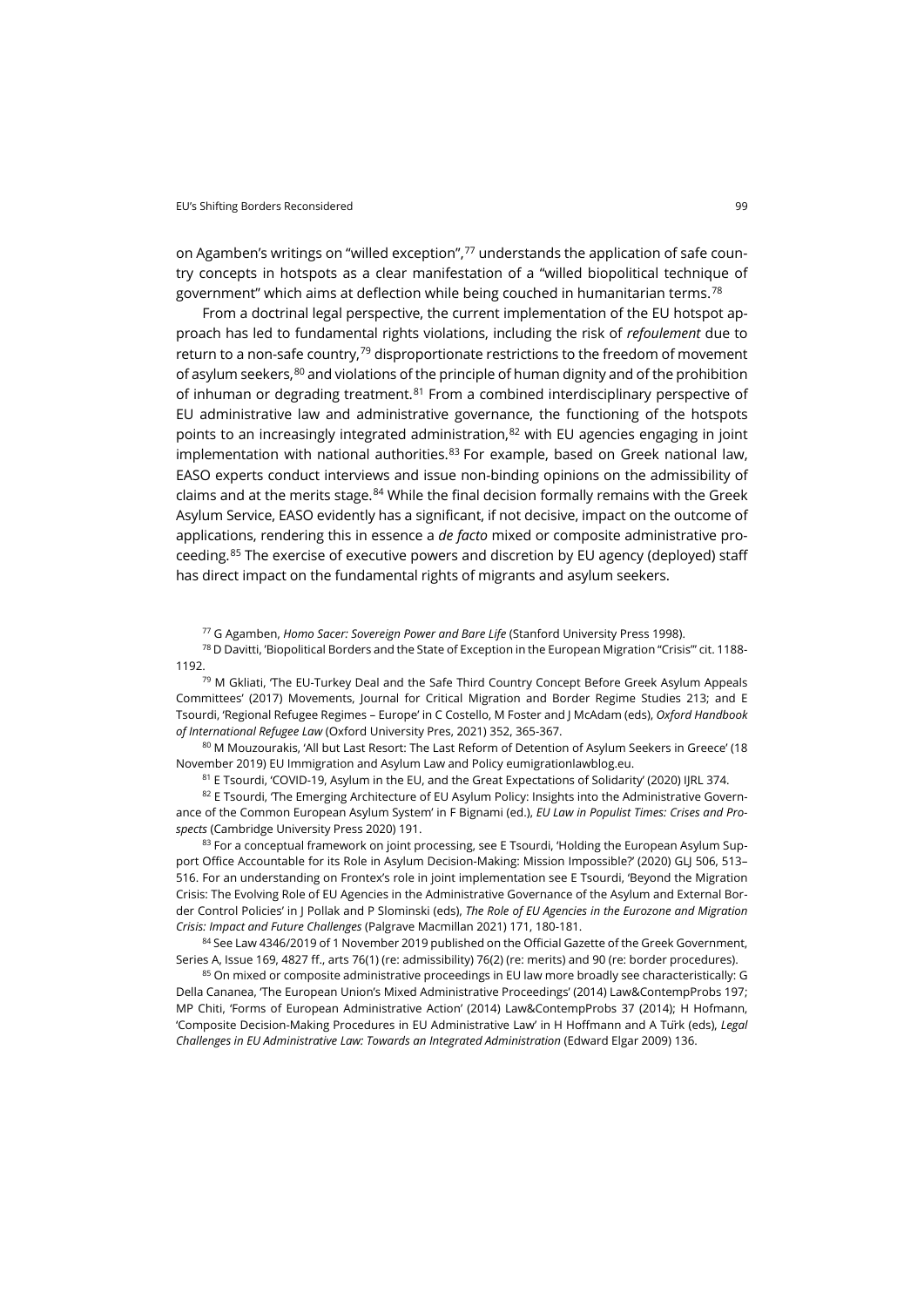These developments stir the challenges of effective monitoring, explored in this *Special Section* by the *Article* of Sarah Tas,[86](#page-13-0) and of accountability[87](#page-13-1) for fundamental rights violations. Regarding the latter, one line of literature has explored the limitations and possibilities of judicial accountability, including the mobilisation of less traditional ave-nues such as EU public liability by Fink.<sup>[88](#page-13-2)</sup> Other authors have focused on less explored accountability avenues such as Tsourdi's critical analysis of extra-judicial accountability, and namely the EU Ombudsman's treatment of individual complaints relating to EASO involvement in asylum processing at hotspots,<sup>[89](#page-13-3)</sup> or in this *Special Section* the analysis of Loschi and Slominski of Frontex's Consultative Forum as a novel mechanism of social ac-countability.<sup>[90](#page-13-4)</sup> However, administrative integration should not be considered as inherently negative due to the failings of the current application of the hotspots approach. It also presents significant opportunities, such as the potential to harmonise practices "bottom-up", [91](#page-13-5) and to enhance intra-EU solidarity through EU agencies and their resources. However, in order for it to evolve beyond the *status quo*, administrative cooperation should be appropriately framed, including through binding legislation, appropriately resourced, including through significant resources from the EU level, and released from the underlying impetus of externalisation.

## iii.2. Beyond hotspots: securitisation and deflection of "risky" migrants

The operationalisation of the hotspot approach to migration management is not the sole development at the EU's external borders. Member States have adopted a number of national level responses, some at the fringes of legality, such as the increased use of criminal law to pre-empt and manage migration, some beyond, such as illegal pushbacks at the borders. These developments are inscribed in Member States' increasing espousal

<span id="page-13-0"></span><sup>86</sup> See in this *Special Section* S Tas, 'Fundamental Rights Violations in the Hotspots: Who Is Watching Over Them?' (2022) European Papers [www.europeanpapers.eu](https://www.europeanpapers.eu/en/e-journal/fundamental-rights-violations-in-hotspots-who-is-watching-over-them) 215.

<span id="page-13-1"></span><sup>87</sup> We are referring here to a broad interdisciplinary understanding of the concept of accountability, thus not equating it to legal responsibility. See, *e*.*g*., M Bovens, T Schillemans and R E Goodin, 'Public Accountability' cit. 1, 9, building on the previous works of Bovens and notably on M Bovens, 'New Forms of Accountability and EU-Governance' (2007) Comparative European Politics 104.

<span id="page-13-2"></span><sup>88</sup> M Fink, *Frontex and Human Rights: Responsibility in "Multi-Actor Situations" under the ECHR and EU Public Liability Law* (Oxford University Press 2018).

<span id="page-13-3"></span>89 E Tsourdi, 'Holding the European Asylum Support Office Accountable for its Role in Asylum Decision-Making: Mission Impossible?' cit. 526-530.

<span id="page-13-4"></span><sup>90</sup> See in this *Special Section*, C Loschi and P Slominski, 'Frontex's Consultative Forum and Fundamental Rights Protection: Enhancing Accountability Through Dialogue' (2022) European Papers [www.europeanpa](https://www.europeanpapers.eu/en/e-journal/frontex-consultative-forum-and-fundamental-rights-protection-enhancing-accountability)[pers.eu](https://www.europeanpapers.eu/en/e-journal/frontex-consultative-forum-and-fundamental-rights-protection-enhancing-accountability) 195.

<span id="page-13-5"></span><sup>91</sup> On the evolution of practical cooperation in the EU asylum policy see E Tsourdi and C Costello, The Evolution of EU Law on Refugees and Asylum' in P Craig and G de Búrca (eds), *The Evolution of EU Law: Third Edition* (Oxford University Press 2021) 793, 813-814.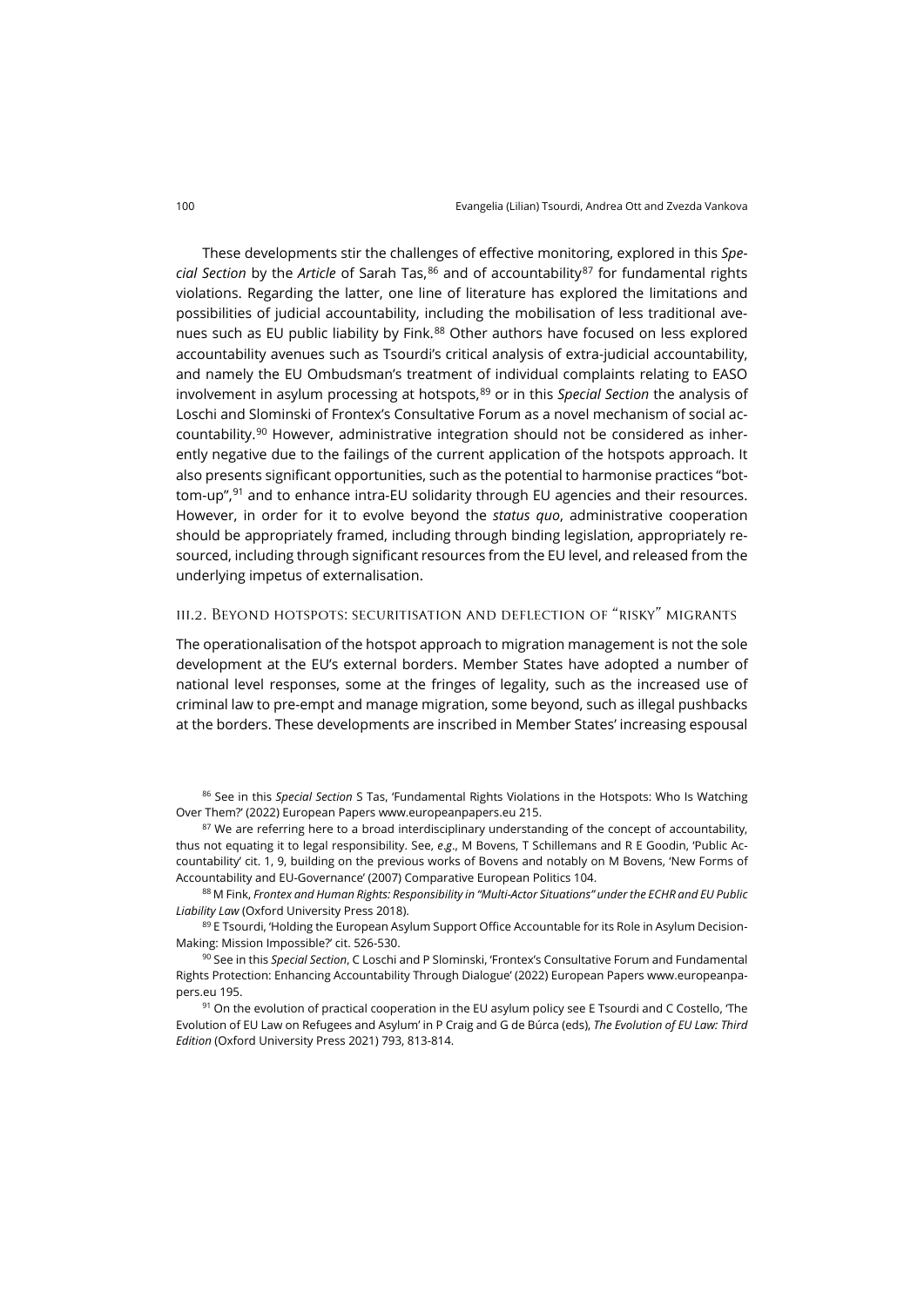of a security-oriented approach to migration, whereby refugees and migrants are per-ceived as a security threat to state sovereignty.<sup>[92](#page-14-0)</sup> Similar trends of securitisation at territorial borders can be observed in further states of the Global North, such as the US and Australia, whereby states try to control global mobility.<sup>[93](#page-14-1)</sup> In a "culture of control", as Garland has eloquently put it, there is growing societal motivation for the identification, segregation and incapacitation of certain classes of people perceived as "the dangerous other", [94](#page-14-2) with migrants and refugees falling within this realm of "risky" individuals. Jesse analysed how "othering" is a discursive group process wherein the in-group has the power to ascribe negative attributes to an out-group.<sup>[95](#page-14-3)</sup> Central to the construction of "otherness" is the "'asymmetry in power relations" wherein the dominant group devalues the particularity of others (their otherness) while imposing corresponding discriminatory measures.<sup>[96](#page-14-4)</sup> Cultural and ethnic identity increasingly define othering,  $97$  and thus underpin the characterisation of migrants and refugees as "the risky other". The illegal and borderline legal unilateral deflection practices at the EU's territorial borders, outlined by following paragraphs, and the securitisation approach that underpins them, bear links with racism, empire, and colonialism.[98](#page-14-6)

Criminalisation of migration – or, as commonly referred to, "crimmigration" $99 99$ broadly encompasses the entire arsenal of coercive measures currently available in the context of immigration enforcement at the national level, whose origins can be traced back to the criminal justice system. This continuum of measures includes deprivation of liberty, preventive policing, and the creation of criminal offences for non-compliance with

<span id="page-14-0"></span> $92$  For example, see D Bigo, 'Security and Immigration: Toward a Critique of the Governmentality of Unease' (2002) Alternatives 63.

<span id="page-14-1"></span>93 See A Shacknove, 'From Asylum to Containment' (1993) International Journal of Refugee Law 516; B S Chimni, 'The Geopolitics of Refugee Studies: A View from the South' (1998) Journal of Refugee Studies 350, and more recently, D S FitzGerald, *Refuge beyond Reach* cit.; D Ghezelbash, V Moreno-Lax and others, 'Securitization of Search and Rescue at Sea: The Response to Boat Migration in the Mediterranean and Offshore Australia' (2018) ICLQ 315.

<sup>94</sup> D Garland, *Culture of Control* (Chicago University Press 2001).

<span id="page-14-3"></span><span id="page-14-2"></span><sup>95</sup> M Jesse, 'The Immigrant as the "Other"' in M Jesse (ed.), *European Societies, Migration, and the Law: the "Others" amongst "Us"* (Cambridge University Press 2021) 19, 20-22.

<span id="page-14-4"></span><sup>96</sup> J F Staszak, 'Other/otherness' in R Kitchin and N Thrift (eds), *Encyclopedia of Human Geography* (Elsevier 2009) 43, 43.

<span id="page-14-5"></span><sup>97</sup> A Rea, S Bonjour, and D Jacobs, 'Introduction' in S Bonjour, D Jacobs and S Bonjour (eds), *The Others in Europe* (Éditions de l'Université libre de Bruxelles 2009) 9.

<span id="page-14-6"></span><sup>98</sup> See, *e*.*g*., N El-Enany, *Bordering Britain: Law, Race, And Empire* (Manchester University Press 2020) and L Mayblin and J Turner, *Migration Studies and Colonialism* (Polity 2020).

<span id="page-14-7"></span> $99$  This term was coined by Juliet Stumpf. See Juliet Stumpf, The Crimmigration Crisis: Immigrants, Crime, and Sovereign Power' (2006) AmULRev 367. For the notion of "populist fuelled crimmigration" see V Passalacqua, 'El Dridi Upside down: A Case of Legal Mobilization for Undocumented Migrants' Rights in Italy' (2016) Tijdschrift voor bestuurswetenschappen en publiekrecht 215.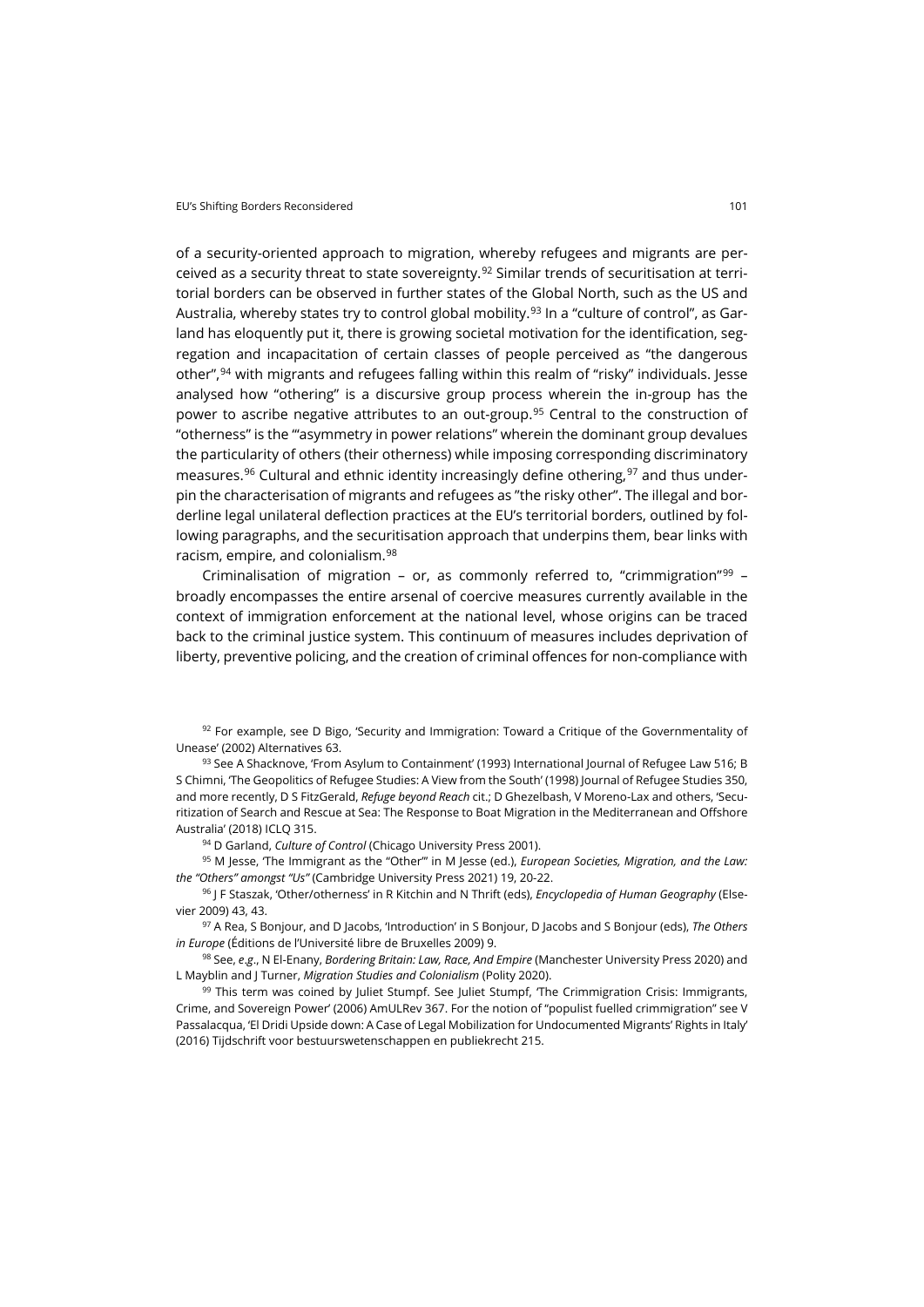administrative – immigration – legislation.<sup>[100](#page-15-0)</sup> For example, as Galina Cornelisse and Madalina Moraru explore in this *Special Section*, with the entry into force of the Return Directive,<sup>[101](#page-15-1)</sup> certain Member States turned to protean and complex crimmigration policies based on an ill-conceived understanding of the *legal* and *temporal* borders between domestic criminal law and the Return Directive, including concerning illegal entry.[102](#page-15-2) As the authors analyse, the ECJ has greatly curtailed such recourse to national criminal leg-islation based on the principles of effectiveness and proportionality.<sup>[103](#page-15-3)</sup> In addition, the trend of (over)criminalising migration has more recently extended to the criminalisation and prosecution of human smuggling in a rather sweeping manner, including where no financial gain is pursued and humanitarian assistance to irregular entry is provided by individuals or civil society actors.<sup>[104](#page-15-4)</sup>

Another set of practices includes the erection of physical barriers at external territorial borders and the establishment of transit zones. Hungary is a case at point. Since 2015, the Hungarian government has dismantled refugee protection through a series of legislative amendments. A detailed analysis goes beyond the remit of this *Article*; [105](#page-15-5) the measures touched every aspect of the national asylum system. Among other things, the measures introduced a fully informal removal mechanism, first within an eight-kilometre distance of the fence with Serbia, and later throughout the whole territory; criminalised the crossing of the 175-kilometre fence; and established that a "crisis situation" permits the deprivation of liberty of asylum seekers in transit zones throughout the entire refugee status determination procedure.<sup>[106](#page-15-6)</sup>

As Nagy has explained, this signified that during a "crisis situation caused by mass immigration" (which the Hungarian government immediately instated and has repeatedly renewed without objective indicators to justify it), all asylum seekers are obliged to submit themselves to a forced (and escorted) removal from within Hungarian territory to the

<span id="page-15-0"></span><sup>100</sup> Valsamis Mitsilegas, *The Criminalisation of Migration in Europe: Challenges for Human Rights and the Rule of Law* (Springer 2015).

<span id="page-15-1"></span><sup>101</sup> Directive 2008/115/EC of the European Parliament and the Council of 16 December 2008 on common standards and procedures in Member States for returning illegally staying third-country nationals.

<span id="page-15-2"></span><sup>102</sup> See in this *Special Section* G Cornelisse and M Moraru, 'Judicial Interactions on the European Return Directive' cit.

<sup>103</sup> *Ibid*.

<span id="page-15-4"></span><span id="page-15-3"></span><sup>104</sup> For example, S Carrera and others, *Policing Humanitarianism – EU Policies Against Human Smuggling and their Impact on Civil Society* (Hart 2019).

<span id="page-15-6"></span><span id="page-15-5"></span><sup>105</sup> See instead B Nagy, 'From Reluctance to Total Denial: Asylum Policy in Hungary 2015-2018' in V Stoyanova and E Karageorgiou (eds), *The New Asylum and Transit Countries in Europe During and in the Aftermath of the 2015/2016 Crisis* (Brill 2019) 17; K Juhász, 'Assessing Hungary's Stance on Migration and Asylum in Light of the European and Hungarian Migration Strategies' (2017) Politics in Central Europe 35; Hungarian Helsinki Committee, 'Two Years After: What's Left of Refugee Protection in Hungary?' (September 2017) [helsinki.hu.](https://helsinki.hu/wp-content/uploads/Two-years-after_2017.pdf)

106 Nagy, 'From Reluctance to Total Denial' cit.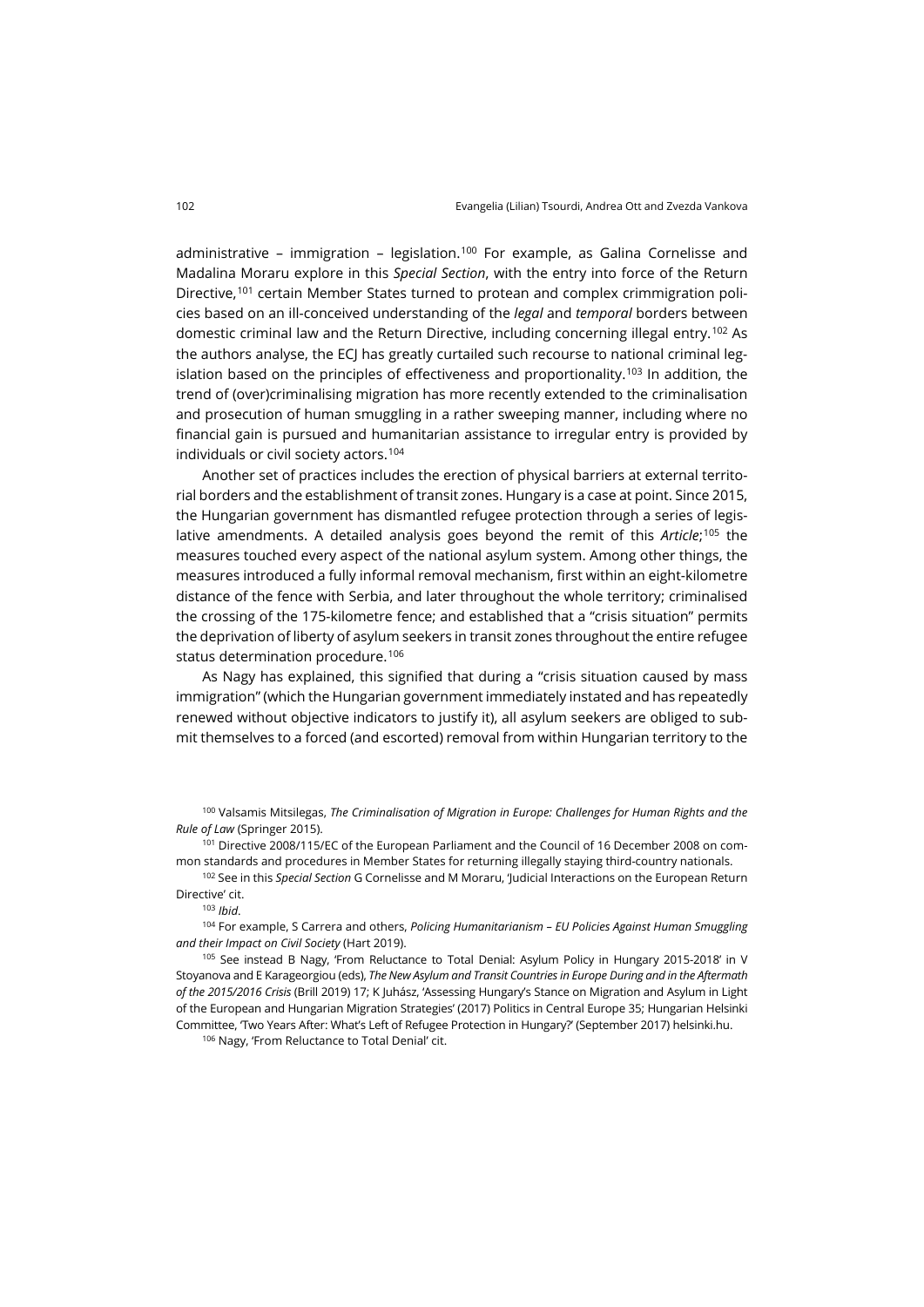Serbian side of the fence, depriving them of immediate access to the procedure.[107](#page-16-0) The official narrative is that removed persons could then walk along the fence to reach the Hungarian transit zone and wait for admission, with no water, sanitation or shelter provided.[108](#page-16-1) Admissions to the transit zone were extremely limited, benefiting just one per-son per day in January 2018.<sup>[109](#page-16-2)</sup> Within the transit zone, asylum seekers were deprived of a number of procedural rights and reception conditions, and of their liberty.<sup>[110](#page-16-3)</sup>

These amendments led to systemic violations of asylum seekers' fundamental rights. This became apparent through a host of references for preliminary rulings by Hungarian courts. The *FMS* judgment allowed the ECJ to scrutinise conditions within the transit zones, and to find multiple violations of the substantive asylum and return *acquis* on detention standards (*i*.*e*. arbitrary deprivation of liberty), alongside related procedural standards (*i*.*e*. no possibility of judicial review of detention).<sup>[111](#page-16-4)</sup> It was an infringement action initiated by the Commission that allowed the ECJ to holistically examine the dismantling of the national asylum and return systems.[112](#page-16-5) The Court found that the "automatic removals" of asylum seekers from Hungarian territory, the drastic limitation of the number of applicants allowed to enter the transit zones, and the system of detention in transit zones, breached a number of the EU's asylum and return *acquis* provisions and the fundamental rights under the Charter (notably arts 6, 18 and 47). Despite the Court's rulings, pushbacks at the Hungarian-Serbian border consisting of illegal *refoulement* persist. The involvement of Frontex in these settings creates intricate legal issues of responsibility for fundamental rights violations in a multi-actor setting that Mariana Gkliati explores in this *Special Section*. [113](#page-16-6)

A final example of unilateral deflection actions at national level takes place at the EU's external sea borders. Namely, the absence of an EU-coordinated response to disembarkation of asylum seekers and migrants arriving by sea has seen Member States such as Italy and Malta unilaterally declaring a "closed port" policy combined with non-disembarkation practices. This has led to intense human suffering with boats remaining adrift at

<span id="page-16-0"></span><sup>107</sup> *Ibid*. 38. Only three exceptional categories of individuals were granted access to a regular procedure: those in detention, those who regularly stayed in Hungary and those under 14 years of age; see Hungarian Asylum Act, art. 80(j).

108 Nagy, 'From Reluctance to Total Denial' cit. 38.

<span id="page-16-2"></span><span id="page-16-1"></span><sup>109</sup> United Nations High Commissioner for Refugees, *Hungary: UNHCR dismayed over further border restrictions and draft law targeting NGOs working with asylum-seekers and refugees* [www.unhcr.org.](http://www.unhcr.org/news/press/2018/2/5a86dcff4/hungary-unhcr-dismayed-further-border-restrictions-draft-law-targeting.html)

<span id="page-16-4"></span><span id="page-16-3"></span><sup>110</sup> Joined cases C-924/19 and C-925-19 *FMS and Others v Országos Idegenrendészeti Főigazgatóság Délalföldi Regionális Igazgatóság* ECLI:EU:C:2020:367.

<sup>111</sup> *Ibid*.

<sup>112</sup> Case C-808/18 *Commission v Hungary* ECLI:EU:C:2020:1029.

<span id="page-16-6"></span><span id="page-16-5"></span><sup>113</sup> See in this *Special Section*, M Gkliati, 'The Next Phase of the European Border and Coast Guard: Responsibility for Returns and Push-backs in Hungary and Greece' (2022) European Papers [www.euro](https://www.europeanpapers.eu/en/e-journal/next-phase-of-european-border-and-coast-guard-responsibility)[peanpapers.eu](https://www.europeanpapers.eu/en/e-journal/next-phase-of-european-border-and-coast-guard-responsibility) 171.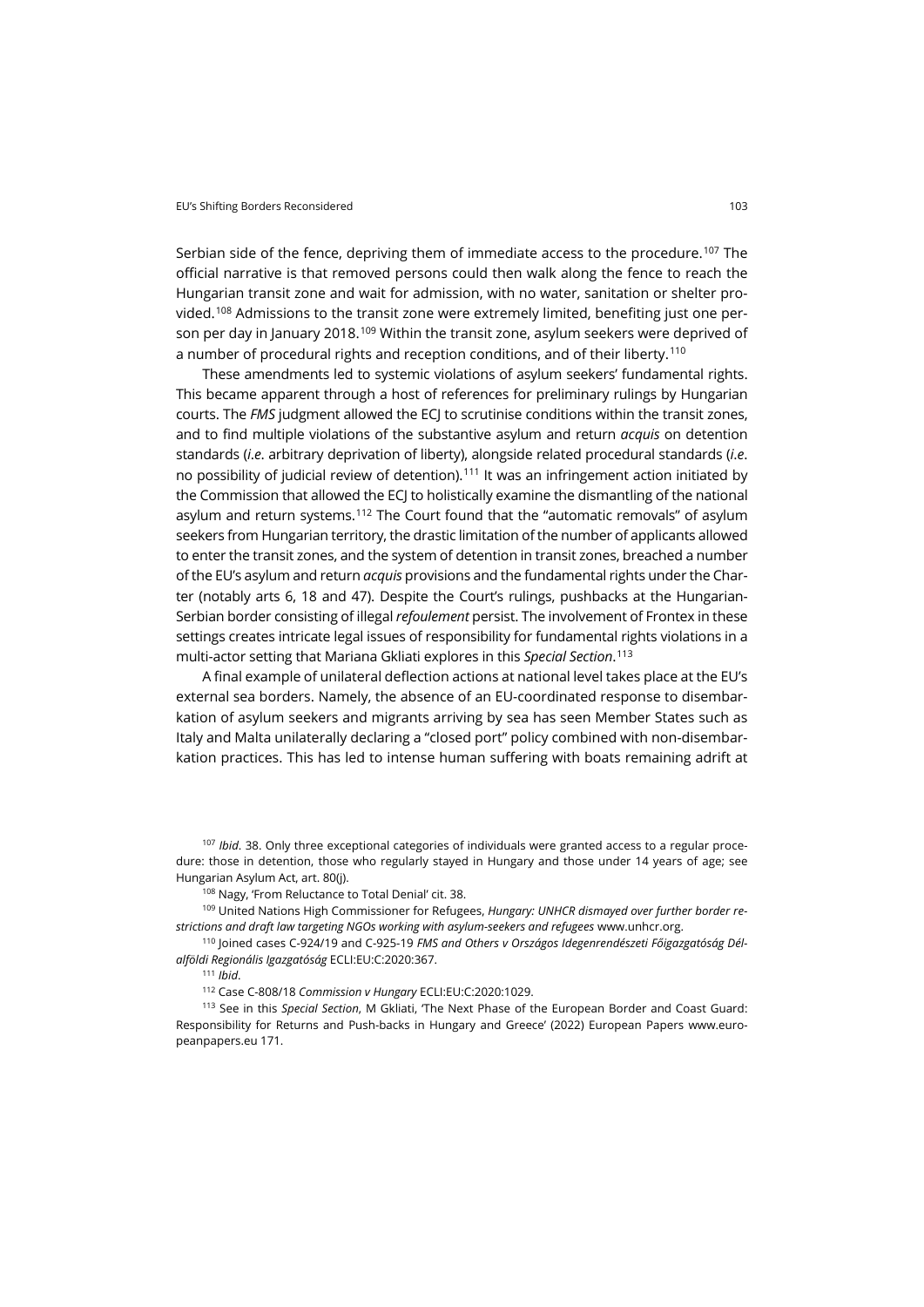sea for lengthy periods.[114](#page-17-0) When disembarkation and relocation takes place, it is organised in an *ad hoc* manner, "ship-by-ship". Solidarity *à-la-carte* has been found to downgrade the consistency of the EU asylum *acquis*, failing to adequately protect individuals' fundamental rights.[115](#page-17-1)

iii.3. Screening, border asylum procedures and streamlined returns: what's "new" in the new pact on migration and asylum?

The New Pact on Migration and Asylum, $^{\rm 116}$  $^{\rm 116}$  $^{\rm 116}$  the latest policy framework and the series of legislative proposals that accompany it $117$  endorse "a comprehensive approach, bringing together policy in the areas of migration, asylum, integration and border management", seeking to establish "seamless migration processes and stronger governance". [118](#page-17-4) At the borders, this translates in practice to subjecting all non-EU citizens who do not fulfil entry requirements, first, to a *screening procedure* where identification (identity, health and security check), and referral to either an asylum procedure or a return procedure will take place, or will end in refusal of entry.[119](#page-17-5) Rather than constituting a novelty, this procedure mainly consolidates the processes which already take place under different instruments (*e*.*g*. Schengen Border Code, asylum *acquis*).[120](#page-17-6)

Those channelled to an asylum procedure may be subjected to either a *normal* asylum procedure or possibly a *border procedure* (such referral to a border procedure is mandatory in cases of misleading the authorities; constituting a danger to national security and public order; or holding a nationality with an EU-wide "recognition rate" of 20 per cent or lower).<sup>[121](#page-17-7)</sup> This border procedure, applicable for a maximum of 12 weeks, is in essence an accelerated asylum determination procedure, and can also be coupled with

<span id="page-17-0"></span>114 One such highly mediatised case was that of the Aquarius ship. See M Fink and K Gombeer, 'The Aquarius Incident: Navigating the Turbulent Waters of International Law' (14 June 2018) EJIL Talk [www.ejiltalk.org.](https://www.ejiltalk.org/the-aquarius-incident-navigating-the-turbulent-waters-of-international-law/)

<span id="page-17-1"></span><sup>115</sup> S Carrera and R Cortinovis, 'Search and Rescue, Disembarkation and Relocation Arrangements in the Mediterranean: Sailing Away from Responsibility?' (CEPS Paper 10-2019).

<span id="page-17-2"></span><sup>116</sup> Communication COM(2020) 609 final from the Commission of 23 September 2020 on a New Pact on Migration and Asylum.

<span id="page-17-3"></span><sup>117</sup> The most relevant to our analysis are the: Commission Proposal for a Regulation COM(2020) 612 final introducing a screening of third country nationals at the external borders; Amended Commission Proposal for a Regulation COM(2020) 611 final establishing a common procedure for international protection in the Union; Commission Proposal for a Regulation COM(2020) 610 final on asylum and migration management; and, finally, Commission Proposal for a Regulation COM(2020) 613 final addressing situations of crisis and force majeure in the field of migration and asylum.

<sup>118</sup> Communication COM(2020) 609 final cit.

<sup>119</sup> Communication COM(2020) 612 final recital 40 Screening Regulation Proposal cit.

<sup>120</sup> See analysis in D Thym, 'European Realpolitik' cit.

<span id="page-17-7"></span><span id="page-17-6"></span><span id="page-17-5"></span><span id="page-17-4"></span>121 COM(2020) 611 final art. 41(3) read together with art. 40(1) Amended Commission Proposal for a Procedures Regulation cit.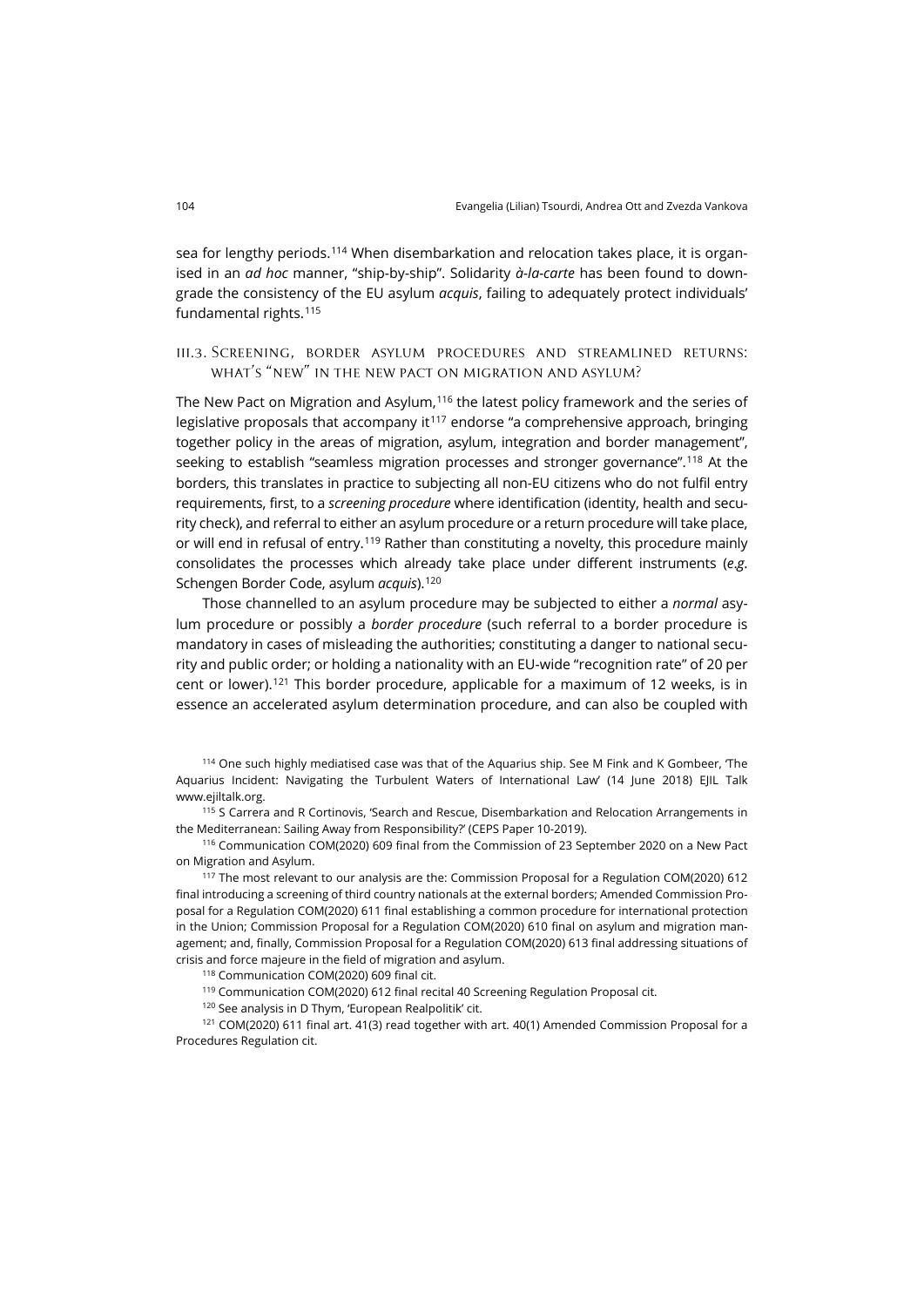the deprivation of liberty of asylum seekers.<sup>[122](#page-18-0)</sup> The border procedure is not unknown to national asylum systems. However, it is currently not obligatory, neither is it regulated in such detail by EU law. Rather, the possibility exists under EU law for Member States to introduce such a procedure through national law. If the application is rejected at the end of the border procedure, the now failed asylum seeker is subjected to a novel *return border procedure*. [123](#page-18-1) Therein lies the "seamless link" between asylum and return at the borders that aims to "quickly assess abusive asylum requests or asylum requests made at the external border by applicants coming from third countries with a low recognition rate in order to swiftly return those without a right to stay in the Union". [124](#page-18-2)

The UNHCR had voiced the need for swift identification at the external borders, differentiation between categories of persons making up mixed flows, and referral to an appropriate procedure, as early as 2007 (and updated ten years later) through its socalled 10-Point Plan.[125](#page-18-3) In addition, Member States' international and EU law human rights obligations concerning asylum seekers, victims of trafficking in human beings, children, and victims of torture, entail, to varying degrees, positive obligations of identification. Hence, the establishment of a structured screening stage is not inherently negative.

What is problematic is the deflection logic which imbues the operationalisation of the screening procedure. First, protection needs are reduced to international protection needs and referral to an asylum procedure, whereas they should include broader forms of vulnerability, *e*.*g*. survivors of torture or victims of human trafficking and referral to appropriate care structures. Next, it has been observed, that while emphasis is placed on ill-founded asylum claims and the weeding out of "abusers", no efforts are made for the prioritisation of manifestly well-founded claims.[126](#page-18-4) The "means aspect" (*e*.*g*. facilities, personnel) for effectively running such a process is not appropriately accounted for, risking a repetition of the solidarity deficit conundrum and widely defective conditions currently facing applicants at hotspot areas, such as in the islands of Eastern Aegean in Greece.<sup>[127](#page-18-5)</sup> Processing at border areas, for those subjected to an accelerated border procedure, risks undermining their procedural rights due to circumstances and logistic constraints (*e*.*g*.

<span id="page-18-0"></span><sup>122</sup> COM(2020) 611 final art. 41(11) read together with art. 40(f) Amended Commission Proposal for a Procedures Regulation cit., and analysis in G Cornelisse, 'The Pact and Detention: An Empty Promise of "certainty, clarity and decent conditions"' (6 January 2021) EU Immigration and Asylum Law and Policy [eumigrationlawblog.eu](https://eumigrationlawblog.eu/the-pact-and-detention-an-empty-promise-of-certainty-clarity-and-decent-conditions/).

<sup>123</sup> COM(2020) 611 final art. 41(a) Amended Proposal for a Procedures Regulation cit.

<span id="page-18-2"></span><span id="page-18-1"></span><sup>124</sup> COM(2020) 611 final Explanatory Memorandum Amended Proposal for a Procedures Regulation cit. 4.

<sup>125</sup> United Nations High Commissioner for Refugees, *The 10-Point Plan in Action* [www.unhcr.org.](https://www.unhcr.org/the-10-point-plan-in-action.html)

<span id="page-18-5"></span><span id="page-18-4"></span><span id="page-18-3"></span><sup>126</sup> An argument raised in L Jakulevičienė, 'Re-decoration of Existing Practices? Proposed Screening Procedures at the EU External Borders' (27 October 2020) EU Immigration and Asylum Law and Policy [eumigrationlawblog.eu.](https://eumigrationlawblog.eu/re-decoration-of-existing-practices-proposed-screening-procedures-at-the-eu-external-borders/)

127 E Tsourdi, 'COVID-19, Asylum in the EU, and the Great Expectations of Solidarity' cit.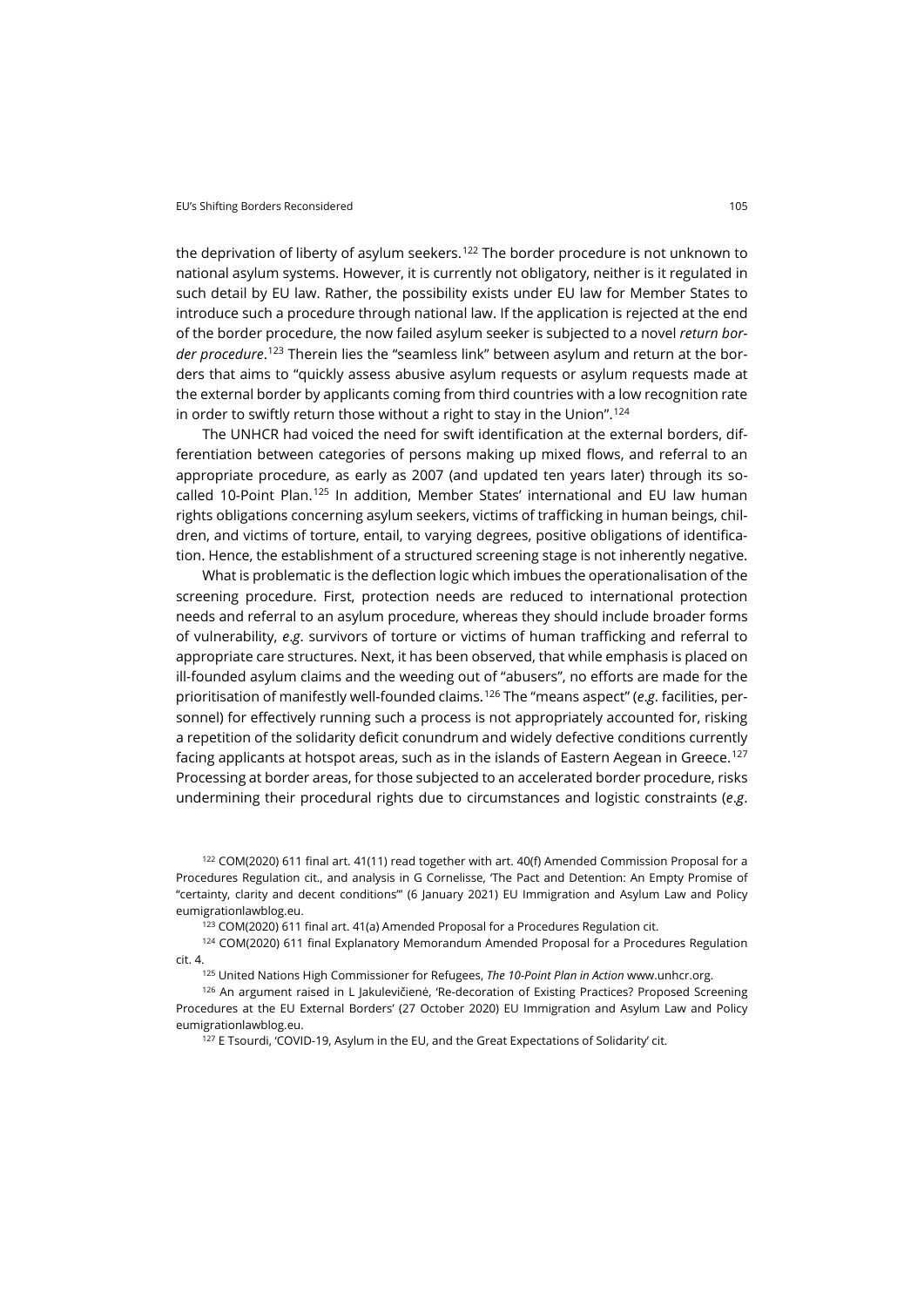access to information, access to counsel) while facing tight deadlines. [128](#page-19-0) In addition, in all three stages of border procedures (*i*.*e*. screening, asylum and return) the instruments blur the lines between deprivation of liberty and restrictions to the freedom of movement, and could lead to the propagation of widespread *de facto* detention. [129](#page-19-1) The Pact instruments on the border return procedure, however, contain guarantees for a fairer procedure compared to the European Commission's 2018 proposal to recast the Return Directive, for example in what concerns the justification of decisions and judicial review.[130](#page-19-2)

The Pact consolidates and enhances deflection strategies at the EU's external territorial borders. In addition, it adopts an ambivalent approach to administrative integration, not appropriately framing the involvement of EU agencies in these envisaged processes.<sup>131</sup> Neither has financial support for the implementation of these procedures been significantly enhanced. Overall then, the Pact instruments risk further entrenching the EU's external ter-ritorial borders as "liminal EU territory",<sup>[132](#page-19-4)</sup> or "anomalous zones",<sup>[133](#page-19-5)</sup> where certain fundamental rights and procedural guarantees could be *de facto* suspended.

#### IV. Overview of contributions

This collective study brings together legal and social sciences scholars to reflect on themes that have the potential to both challenge or further reinvigorate the EU's shifting borders. The first *Article* in this *Special Section*, that of Paula García Andrade, assesses the role of courts in the EU: whether contributing to a reinvention of the EU's shifting border or to an expansion of human rights responsibilities beyond borders as a counterbalance to the "spatial and operational aggrandizement of regulatory power".<sup>[134](#page-19-6)</sup> García Andrade dives into a scoping exercise to analyse whether a rationale in the case law can be detected in

<span id="page-19-0"></span><sup>128</sup> See analysis in J Vedsted-Hansen, 'Border Procedure: Efficient Examination or Restricted Access to Protection?' (18 December 2020) EU Immigration and Asylum Law and Polic[y eumigrationlawblog.eu.](https://eumigrationlawblog.eu/border-procedure-efficient-examination-or-restricted-access-to-protection/)

129 See analysis in Cornelisse, 'The Pact and Detention' cit.

<span id="page-19-2"></span><span id="page-19-1"></span>130 As elaborated by M Moraru, 'The New Design of the EU's Return System under the Pact on Asylum and Migration' (14 January 2021) EU Immigration and Asylum Law and Policy [eumigrationlawblog.eu](https://eumigrationlawblog.eu/the-new-design-of-the-eus-return-system-under-the-pact-on-asylum-and-migration/) juxtaposing COM(2020) 611 final art. 41(a) Amended Proposal for a Procedures Regulation cit. with the provisions of COM(2018) 634 final chapter V Commission Proposal for a Directive on common standards and procedures in Member States for returning illegally staying third-country nationals.

<span id="page-19-3"></span><sup>131</sup> See analysis in E Tsourdi, 'The New Pact and EU Agencies: A Tale of Two Tracks of Administrative Integration and Unsatisfactory Embedding' in D Thym and Odysseus Academic Network (eds), *Reforming the Common European Asylum System. Opportunities, Pitfalls, and Downsides of the Commission Proposals for a New 'Pact' on Migration and Asylum* (Nomos 2022) 113.

<span id="page-19-4"></span><sup>132</sup> See analysis in A Papoutsi and others, 'The EC Hotspot Approach in Greece' cit. and above subsection III.3.

<span id="page-19-6"></span><span id="page-19-5"></span><sup>133</sup> G Campesi, 'The EU Pact on Migration and Asylum and the Dangerous Multiplication of "anomalous zones" for Migration Management' (27 November 2020) Asile Forum on the New Pact on Migration and Asylum [www.asileproject.eu,](http://www.asileproject.eu/) referring to the writings of Neuman on Guantanamo Bay; see G L Neuman, 'Anomalous Zones' (1996) Stanford Law Review 1197.

134 A Shachar, The Shifting Border' cit. 19.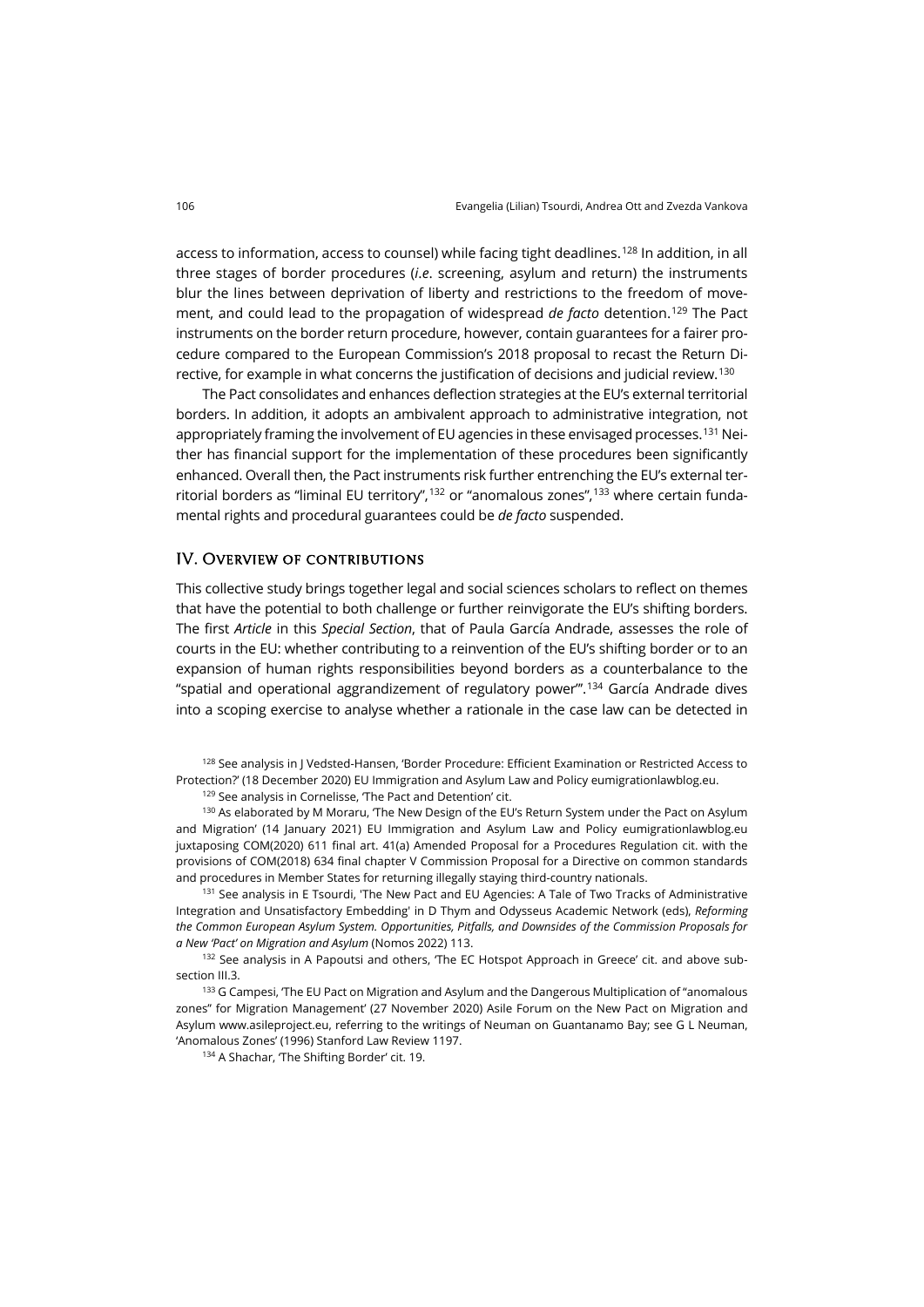the external dimension of the EU immigration and asylum policies. She explains that a limited number of cases reach the court in this field, either because no infringement procedures against the Member States have been initiated, or due to the limited standing of individuals in the annulment procedure. Other factors are the CJEU's limited jurisdiction in the Common Foreign and Security Policy and the debated legal accountability of Frontex or EU Member States operations in third countries. Where the Court did assess this field, García Andrade detects judicial passivism which undermines the legitimacy of externalisation instruments. This, however, could be explained by the Court's unease with the deficiencies of the constitutional framework of the external dimension. The author further argues that such uncertainties could be overcome by the Court employing the structural principles of EU external relations law to fill gaps and address the shortcomings.

In the second *Article* of this *Special Section*, Galina Cornelisse and Madalina Moraru grapple with the multilevel application of migration law, in particular by courts. They argue that the role of law in migration management is more complex than merely enabling the state to regulate mobility and transform its borders. Migration legislation, in fact, holds a promise of opening more space for legal claims for migrant justice, especially if it is applied by judges across different legal orders. Cornelisse and Moraru substantiate this claim through a critical and thorough study of judicial interactions by European and domestic courts on the Return Directive, and, notably, the areas of merging of criminal justice and immigration policing; detention as immigration enforcement; and the legal and social exclusion of irregular migrants. They conclude that EU legislation on return has set into motion a process of incremental constitutionalisation of irregular migration in Europe in two ways. Firstly, by extending judicial review over a legal field which has traditionally been considered an exceptional branch of law under the purview of executive control, and, secondly, by enabling irregularly staying migrants to have their *interests* translated into *rights* that can be litigated and enforced.

The third *Article*, that of Caterina Molinari, examines the impact of constitutional principles in this field, where agreements and arrangements can create and reinforce borders, preventing individuals from accessing not only physical territories, but also legal systems endowing them with rights and safeguards. More specifically, the *Article* of Caterina Molinari delves into two structural principles, namely subsidiarity and institutional balance, and how far these principles frame the shared competences exercised in this field. She explains, firstly, that the role of the subsidiarity principle in EU external relations law has been underdeveloped but should be strengthened and could have an added value to limit Union's action in the readmission policy. She argues that the application by the Court of the principle of institutional balance can fill the gap of procedural rules for informal readmission instruments to allow institutions – and especially the European Parliament – to fully exercise their prerogatives without impinging upon each other's functions. She then evaluates the instruments employed in the readmission policy and concludes that certain types of *ad hoc* readmission deals will require a stricter application of